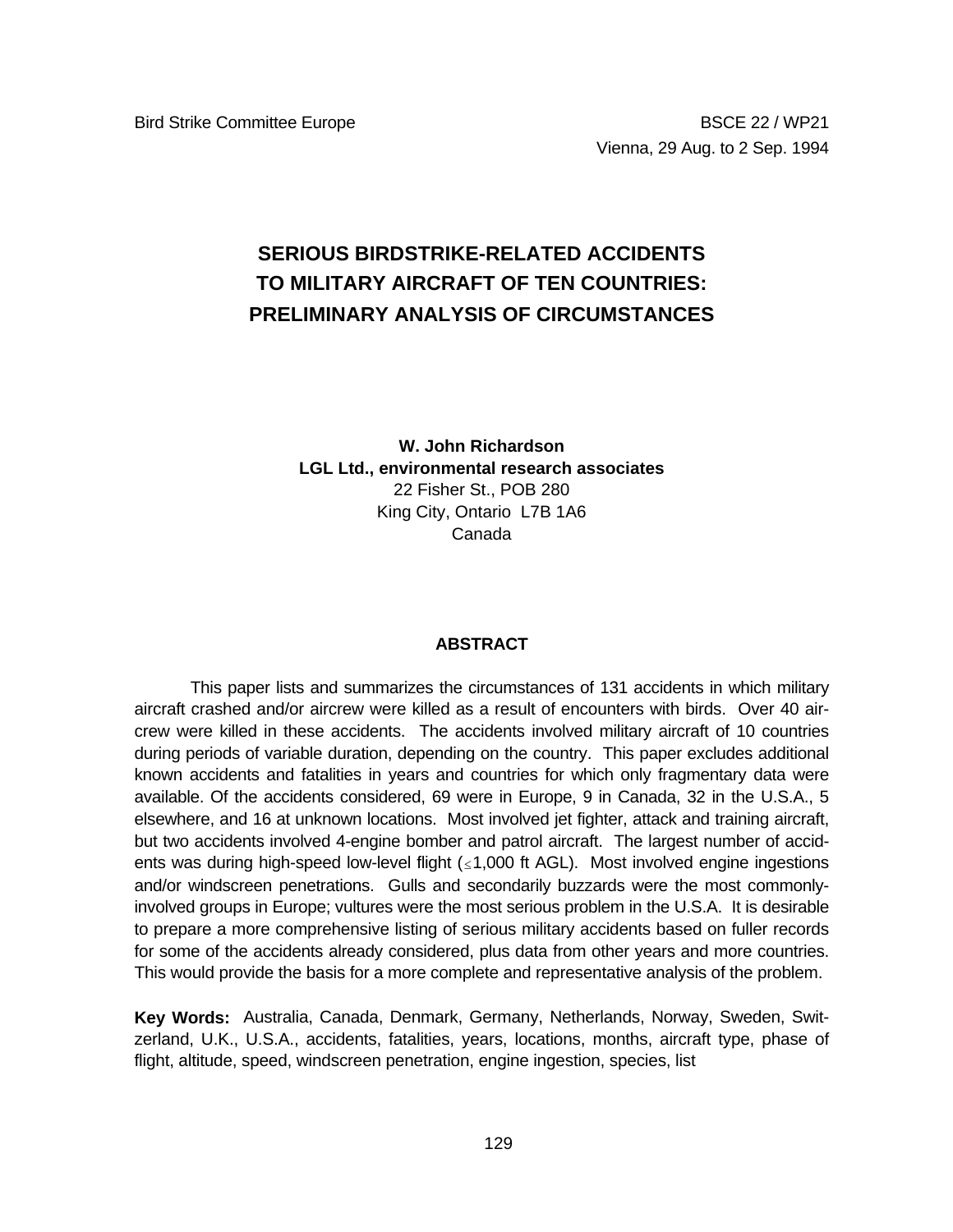# **1. INTRODUCTION**

A large but unknown number of military aircraft have crashed as a result of birdstrikes, and many aircrew have been killed (e.g. Blokpoel 1976:49). Buurma (1983) estimated that, in the early 1980s, West European military forces may have been losing up to 10 jet fighters per year due to birdstrikes. However, comprehensive data on the numbers and especially the circumstances of birdstrike-related accidents are difficult to find and collate. No detailed list or analysis has been published previously.

Better understanding of the frequency and circumstances of these accidents could help focus attention on situations in need of attention. Although there have been many analyses of the circumstances of birdstrikes in general, serious accidents comprise a small minority of these cases. The probabilities of serious accidents in various situations may not be directly proportional to frequencies of all birdstrikes.

Analyses of serious accidents should use data from as many years and countries as possible to provide an adequate statistical basis. Notwithstanding the need for a broad approach, many factors vary among countries, and operations and equipment change across years. "Pooled" data must, therefore, be interpreted cautiously.

This paper lists (see Appendix) and summarizes the circumstances of 131 serious accidents to military aircraft of 10 countries from which reasonably comprehensive data were obtainable for 15 or more years. I am grateful to many individuals for assistance in compiling these data (see Acknowledgements).

**It is hoped that this paper will stimulate agencies and persons with access to military accident data to release information about additional birdstrike-related accidents, and to provide further details about incompletely-documented cases already listed in the Appendix. A more comprehensive list and analysis will then be possible.**

# **2. DATA SOURCES AND PROCEDURES**

This paper considers accidents from 1950 to date. However, data are lacking or incomplete up to 1955-80, depending on the country. In many tables, accidents before 1980 are tabulated separately from the more recent cases. In all cases, one must allow for the inevitable incompleteness of records, and for differences in investigation and reporting standards among countries and years.

"Serious accidents" are defined as those in which a military aircraft was destroyed or damaged beyond economical repair as a result of colliding with birds (124 accidents) or while attempting to avoid birds (4 accidents). Also included are 3 accidents in which a crewman was killed by a bird penetrating the cockpit but another crewman landed the aircraft successfully. Tables 1-4 also take account of a further 3 accidents for which available details are too sparse for inclusion in the Appendix. For completeness, the Appendix also lists two USAF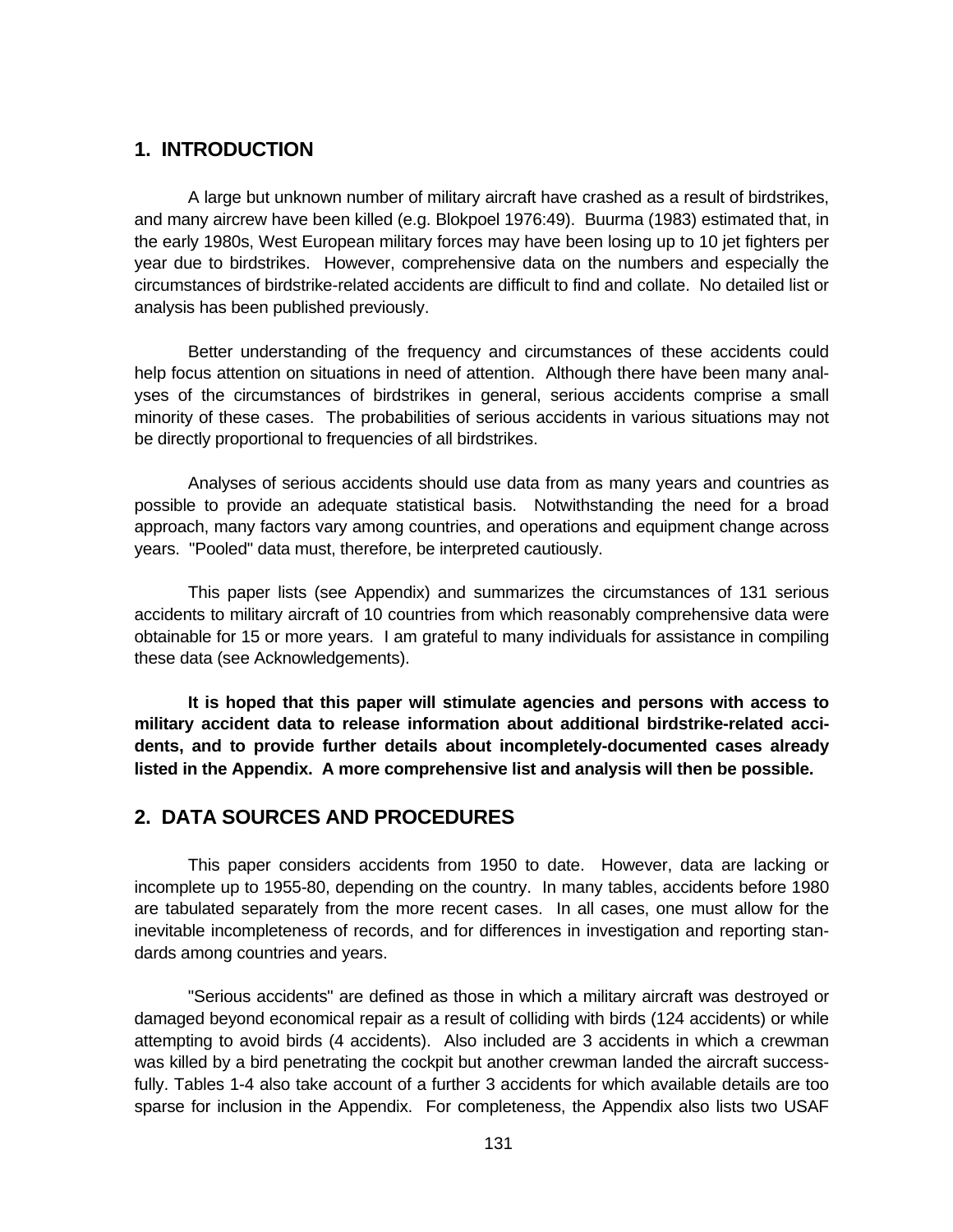incidents in which one crewmen ejected successfully after a birdstrike but another crewman landed the aircraft. These two incidents are excluded from the "serious accident" tabulations.

*Australia:* The Directorate of Flying Safety provided detailed data on relevant accidents in their records (3 RAAF accidents; 0 Navy and Army). Supplementary data were obtained from published accounts of two of these accidents (Wilson 1989a,b).

*Canada:* The CAF Directorate of Flight Safety (DFS) provided detailed data from its ACAIRS accident database documenting 17 accidents from 1964 to date. Two further 1964 accidents that may or may not have been caused by birds are excluded. Supplementary data were obtained from several accident summaries in the DFS publication *Flight Comment*, and from Campbell (1967), CFHQ/DFS (n.d.), NDHQ/DFS (n.d.), and Bashow (1991).

*Denmark:* Records indicate that, since 1945, there have been no bird-related writeoffs or fatalities in Danish military aviation (Maj. P.E. Christiansen, pers. comm., July 1994).

*Germany:* Dr. J. Becker, German Military Geophysical Office, provided a list of the 22 GAF (air force and naval) aircraft known to have been destroyed by birdstrikes from 1962 to date. Buurma (1983) lists a few of these. An AlphaJet writeoff on 13 March 1990 is excluded as it is not recognized as being mainly attributable to a birdstrike (J. Becker, pers. comm.).

*Netherlands:* Dr. L.S. Buurma (Ornithology Sect., RNethAF) provided additional details on the 10 RNethAF birdstrike-related accidents, 1956 to date, that have been described in print (Blokpoel 1966; Buurma 1982-84; *Flight Comment* 1983(2):16-18; *Flight International* and *Air Forces Monthly*, various issues). An F-16A accident on 9 Aug. 1993, unofficially reported as involving birds, is excluded based on final analysis (L. Buurma, pers. comm.).

*Norway:* Two RNorAF accidents in 1971 and 1981 are listed, from Lid (1973) and Buurma (1982-84). I have no details for another case in the 1980s noted in BSCE 20:679.

*Sweden:* Dr. T. Alerstam (pers. comm.) kindly provided detailed accounts for the nine known birdstrike-related accidents to Swedish Air Force aircraft in the 1967-1988 period. A few SwedAF crashes before 1967 were probably caused by birds but details are unavailable.

*Switzerland:* Dr. B. Bruderer (pers. comm.) provided details for the one known Swiss AF case, briefly described in Bruderer (1976).

*United Kingdom:* The Appendix lists 15 losses of RAF aircraft since 1980 to birdstrikes or bird avoidance, based largely on accident summaries released by the U.K. Ministry of Defence and, in some cases, published in *Flight Int.* or *Air Forces Monthly*. Other major sources included Leeming (1984), Turner (1987) and Oliver (1990).

Many more RAF aircraft were lost from 1950 to 1979 (and earlier) due to birdstrikes. Many unofficial reports are listed in Langley (1970), Mason (1986:219*ff*), Jackson (1989:144*ff*), Oliver (1990), and *Flight Int*. Given the incompleteness and uncertain accuracy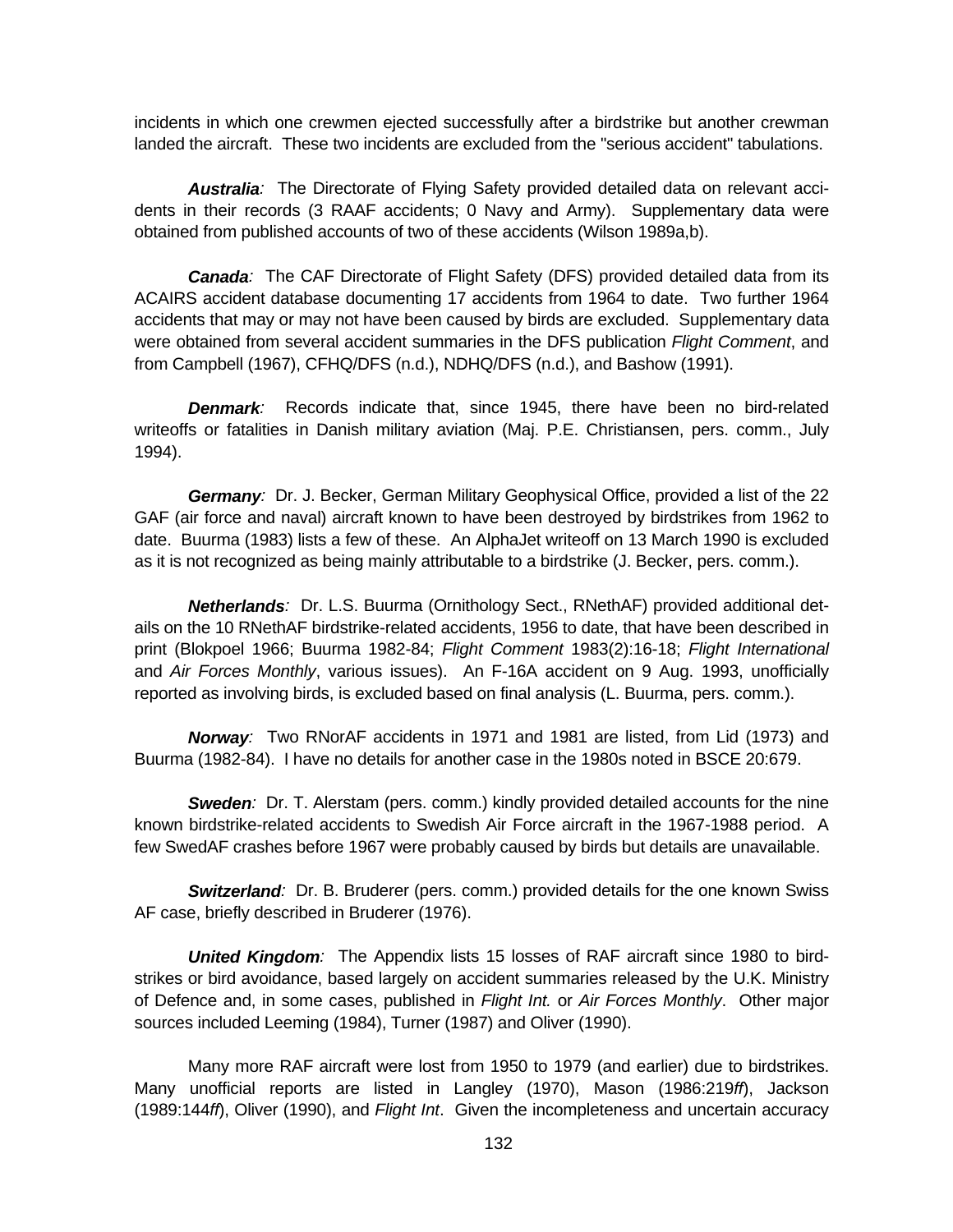of these records, they are not used here, pending further efforts to obtain specific data. Some Royal Navy aircraft have also been lost to birdstrikes, but pending the availability of more specific data all RN cases are also excluded.

*U.S. Air Force:* The Appendix lists 39 losses of USAF and Air National Guard aircraft to birdstrikes or bird avoidance in 1962-94, and three more cases when a crewman was killed by windscreen penetration. Most 1962-73 data are from annual reports by the USAF Directorate of Aerospace Safety, entitled *USAF aircraft collisions with birds* for 1962-70 and *USAF bird strike summary* for 1971-73. Unfortunately, locations of most 1962-73 accidents were not reported, and some confirmed cases may not have been listed. Other useful sources for this period were Ferrari [n.d., 1966], Compton et al. (1973), Tillman (1973), and Beason (1975).

For 1974-91, detailed records from the USAF BASH Team's database were available, courtesy of M. Thompson and Maj. R. Merritt. Supplementing these data were personal communications and publications from the BASH Team (e.g. Hodge 1987; DeFusco 1988; Merritt 1990; Merritt and Dogan 1992), and unofficial reports in *Aviation Week & Space Technology*, *Air Forces Monthly*, and *Flight International*.

*U.S. Navy & Marine Corps:* For 1969-79, five crashes were mentioned in Anon. (1972) and Mason (1986:224), but there may have been other unreported cases. In only 3 of 5 cases were sufficient details available for listing in the Appendix. For 1980-94, detailed data on 7 USN/USMC crashes were provided by the Naval Safety Center, courtesy of W.B. Brown, supplemented by Dolvin (1987) and Bivings and Medve (1990).

# **3. FREQUENCY OF SERIOUS ACCIDENTS**

# **3.1 Writeoffs**

 $\overline{a}$ 

Data on losses prior to 1980 are incomplete or lacking for most countries, and the numerous RAF losses prior to 1980 are specifically excluded. Even so, well over 32 military aircraft from the above countries and services were destroyed by birdstrikes in the 1960s, and well over 42 in the 1970s (Table 1). During the 1980s, at least 40 aircraft from the 10 countries were destroyed by birdstrikes (n=37) or while manoeuvring to avoid birds (n=3). So far during the 1990s, at least 15 aircraft<sup>1</sup> have been lost (Table 1).

Loss rates (aircraft/year) have declined in recent years for some countries, including Germany, Sweden, the RAF, Canada, and possibly Australia. Factors responsible are outside the scope of this review. However, they presumably include retirement of Canadian and German F-104s, which had high loss rates to birdstrikes (see Appendix), and reductions in total fleet sizes and flying hours in some countries. However, USAF loss rates have not declined; USAF F-16 and T-38 aircraft, in particular, continue to be lost to birdstrikes at a rate

 $1$  Excluding Norway and Sweden, for which recent data are not available.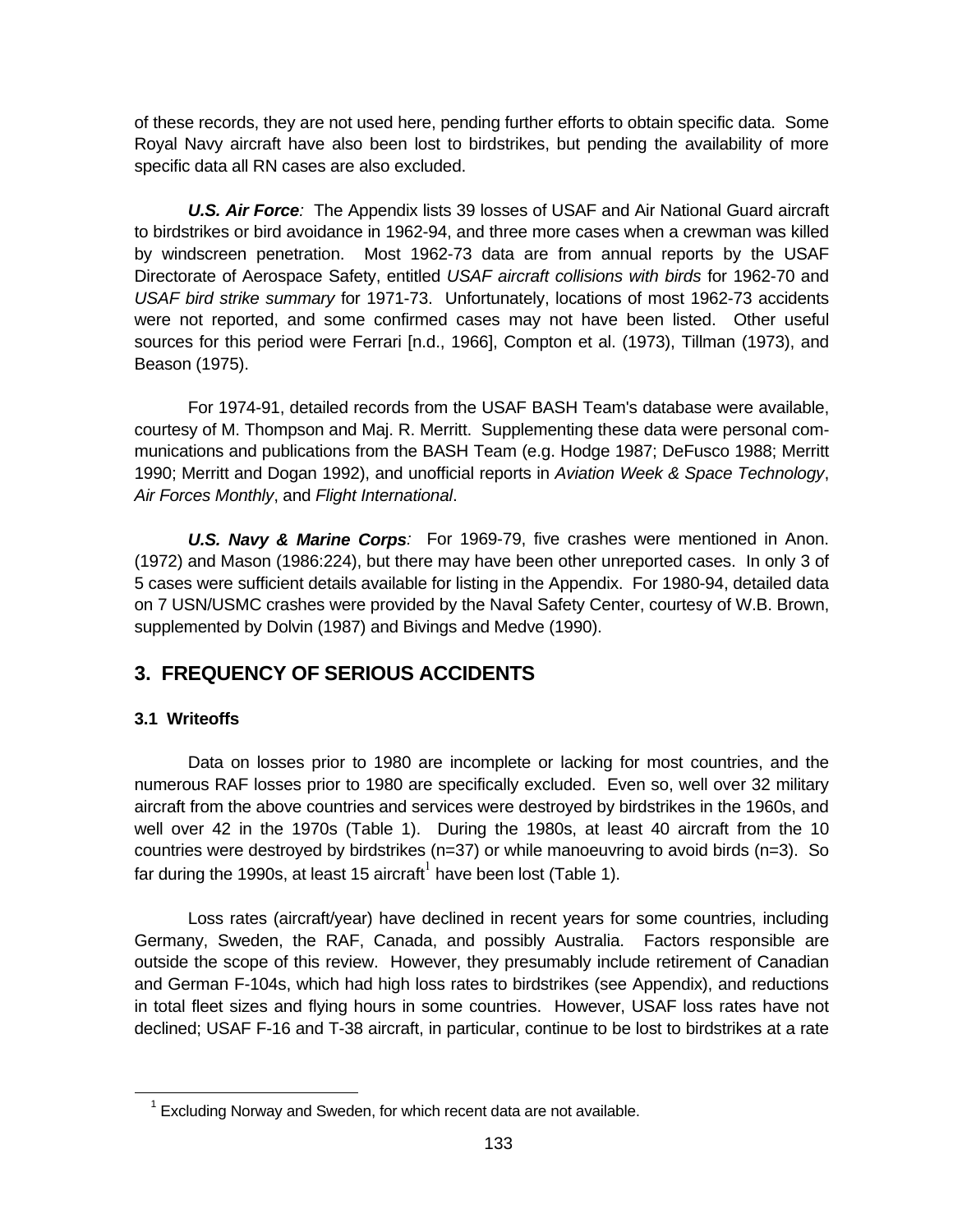| Country of<br><b>Origin</b> | Serv-<br>ice(s) | 1950s              | 1960s              | 1970s            | 1980s           | 1990s            | Minimum<br>Total |
|-----------------------------|-----------------|--------------------|--------------------|------------------|-----------------|------------------|------------------|
| <b>Europe</b>               |                 |                    |                    |                  |                 |                  |                  |
| Denmark                     | all             | 0                  | $\mathbf 0$        | 0                | 0               | $\Omega$         | 0                |
| Germany                     | AF,N            | ?                  | 5                  | 11               | 6               | 0                | 22               |
| Netherlands                 | AF              | $\overline{2}$     | 3                  | $\overline{2}$   | $\overline{2}$  |                  | 10               |
| Norway                      | AF              | $\tilde{?}$        | $\overline{\cdot}$ | 1                | $22^b$          | ?                | $3+$             |
| Sweden                      | AF              | $\overline{\cdot}$ | $2+$ <sup>c</sup>  | 7                | 0               | ?                | $9+$             |
| Switzerland                 | AF              | 0                  | 0                  | 1                | 0               | 0                | 1                |
| United Kingdom              | <b>RAF</b>      | $+$ <sup>d</sup>   | $+$ <sup>d</sup>   | $+$ <sup>d</sup> | 13 <sup>a</sup> | $\overline{2}$   | $15+^{a,d}$      |
| <b>North America</b>        |                 |                    |                    |                  |                 |                  |                  |
| Canada                      | all             | 0?                 | 10                 | 4                | 2               |                  | 17               |
| <b>USAF</b>                 | AF              | ?                  | $11 +$             | $9+$             | $12^a$          | $7^{\mathrm{a}}$ | $39 + a^2$       |
| <b>USN &amp; USMC</b>       | N,MC            | ?                  | ?                  | $-5^\circ$       | 3               | 4                | $12+$            |
| <b>Australia</b>            | all             | 0?                 | 1                  | 2                | 0               | $\Omega$         | 3                |
| <b>Totals</b>               |                 | $\overline{2}$     | $32+$              | $42+$            | 40              | 15               | $131 +$          |

TABLE 1. Minimum numbers of military aircraft of 10 countries lost to birds<sup>a</sup>, 1950 to date. Includes aircraft destroyed and damaged beyond economical repair.

<sup>a</sup> Includes 2 RAF and 2 USAF aircraft lost while avoiding birds or (one case) assumed birds (see

§4.9).<br>
Details unknown for one RNorAF accident in 1980s, mentioned in BSCE 20, p. 679.<br>
Come further SwedAF crashes before 1967 were probably due to birds (T. Alerstam pers. comm.).<br>
Numerous RAF aircraft lost to birdstri USN/USMC aircraft lost in 1969-71; these two are not listed in the Appendix.

| Country of<br>Origin  | Serv-<br>ice(s) | 1950s     | 1960s       | 1970s       | 1980s       | 1990s          | Minimum<br>Total |
|-----------------------|-----------------|-----------|-------------|-------------|-------------|----------------|------------------|
| <b>Europe</b>         |                 |           |             |             |             |                |                  |
| Netherlands           | AF              | 0         | $\mathbf 0$ | 1           | 1           | 0              | 2                |
| Norway                | AF              | 0         | 0           | 4           | 0?          | ?              | 1                |
| Sweden                | AF              | ?         | $0+$        | 5           | 0           | ?              | $5+$             |
| United Kingdom        | <b>RAF</b>      | $\ddot{}$ | ?           | ?           | 3           | $\Omega$       | $3+$             |
| <b>North America</b>  |                 |           |             |             |             |                |                  |
| Canada                | all             | 0?        | 0           | 2           | 0           | 0              | 2                |
| <b>USAF</b>           | AF              | ?         | $7+^b$      | $4+^b$      | 8           | 1 <sup>b</sup> | $20+$            |
| <b>USN &amp; USMC</b> | N, MC           | ?         | ?           | $2^{\circ}$ | 1           |                | $4+$             |
| <b>Australia</b>      | all             | 0?        | 1           | 2           | $\mathbf 0$ | 0              | 3                |
| <b>Totals</b>         |                 | $\ddot{}$ | $8+$        | $17+$       | 13          | $\overline{2}$ | $40+$            |

TABLE 2. Minimum numbers of human fatalities attributed to birdstrikes<sup>a</sup> on military aircraft of 10 countries, 1950 to date. No known fatalities for Denmark, Switzerland or Germany.

<sup>a</sup> No fatalities in the 2 RAF and 2 USAF accidents attributed to bird-avoidance manoeuvres (cf. §4.9).<br>
<sup>b</sup> Three USAF fatalities were in aircraft that were not destroyed (§4.9; Appendix).<br>
<sup>c</sup> Two USN/USMC fatalities in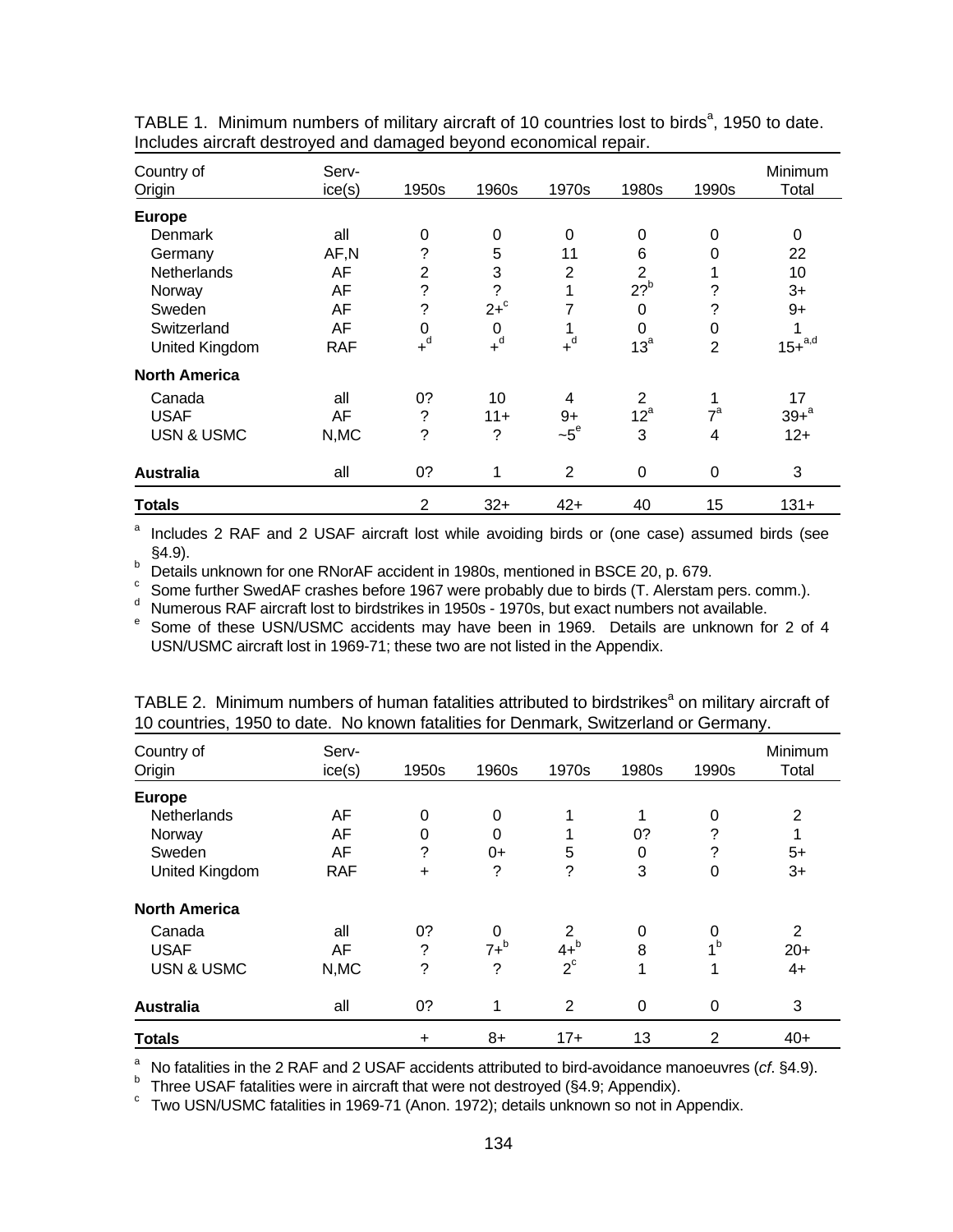of 1-2 per year (Appendix). These apparent patterns must be treated cautiously because of possible differences among years and countries in investigation and reporting practices.

#### **3.2 Fatalities**

Subject to the same data limitations, there were at least 8 aircrew fatalities in the 1960s and 17 in the 1970s (excluding RAF), and at least 13 in the 1980s and 2 in the 1990s to date (Table 2). The worst single accident among the ones tabulated here was the USAF B-1B lost to a pelican strike in 1987 (3 fatalities). However, the Tables exclude Royal Navy losses, for which I have not seen official data. The RN reportedly lost a Sea King helicopter in a collision with a large seabird over the South Atlantic on 19 May 1982, with 21 or 22 fatalities (Ethell and Price 1983; Brown 1989).

In some respects, one of the most noteworthy features of the records is the small proportion of the birdstrike-related crashes that were fatal. The crew ejected in a high proportion of the serious accidents, and most ejections were successful (Appendix). An analysis of the circumstances of the fatal accidents is beyond the present scope, but unsuccessful ejections were often at low altitude. Two of the aircrew lost in the B-1B accident did not have ejection seats (Greeley 1988). A gradually increasing proportion of in-service military aircraft are capable of successful ejections down to low or zero altitude and airspeed, so the success of ejections might be expected to increase. However, some pilots continue to be killed by birds penetrating windscreens, either with or without the subsequent loss of the aircraft.

This paper does not attempt to tabulate injuries. Injuries were common not only during the serious accidents discussed here but also during other birdstrike incidents when the aircraft was not lost, e.g. during windscreen penetrations. In the data available to me, records of injuries were incomplete and difficult to interpret, partly because of the widely varying severity of injuries.

I have seen no reports of ground personnel killed by birdstrike-related accidents to the military aircraft of the 10 countries and services considered here. However, three ground personnel were injured by detonating ordnance in one case (SwedAF, 77/09/01). There have been unofficial reports, of unknown accuracy, of ground fatalities and injuries during birdstrike-related accidents in at least three other countries (*Flight Int.*, 3 Dec. 1988:94; *Aviat. Safety Monitor*, Aug. 1991:6; *Air Forces Monthly*, July 1992:62).

# **4. CIRCUMSTANCES OF SERIOUS ACCIDENTS**

### **4.1 Geographic Distribution**

Some birdstrike-related accidents have occurred outside the borders of the operating country (Table 3). For example, almost half of the known Canadian losses to birdstrikes were in Europe, and the USAF lost three aircraft to birdstrikes on the Bardenas Range in Spain during the 1980s. Also, significant numbers of the serious GAF and RNethAF accidents were in other European countries (Table 4), as were several of the unofficially-reported RAF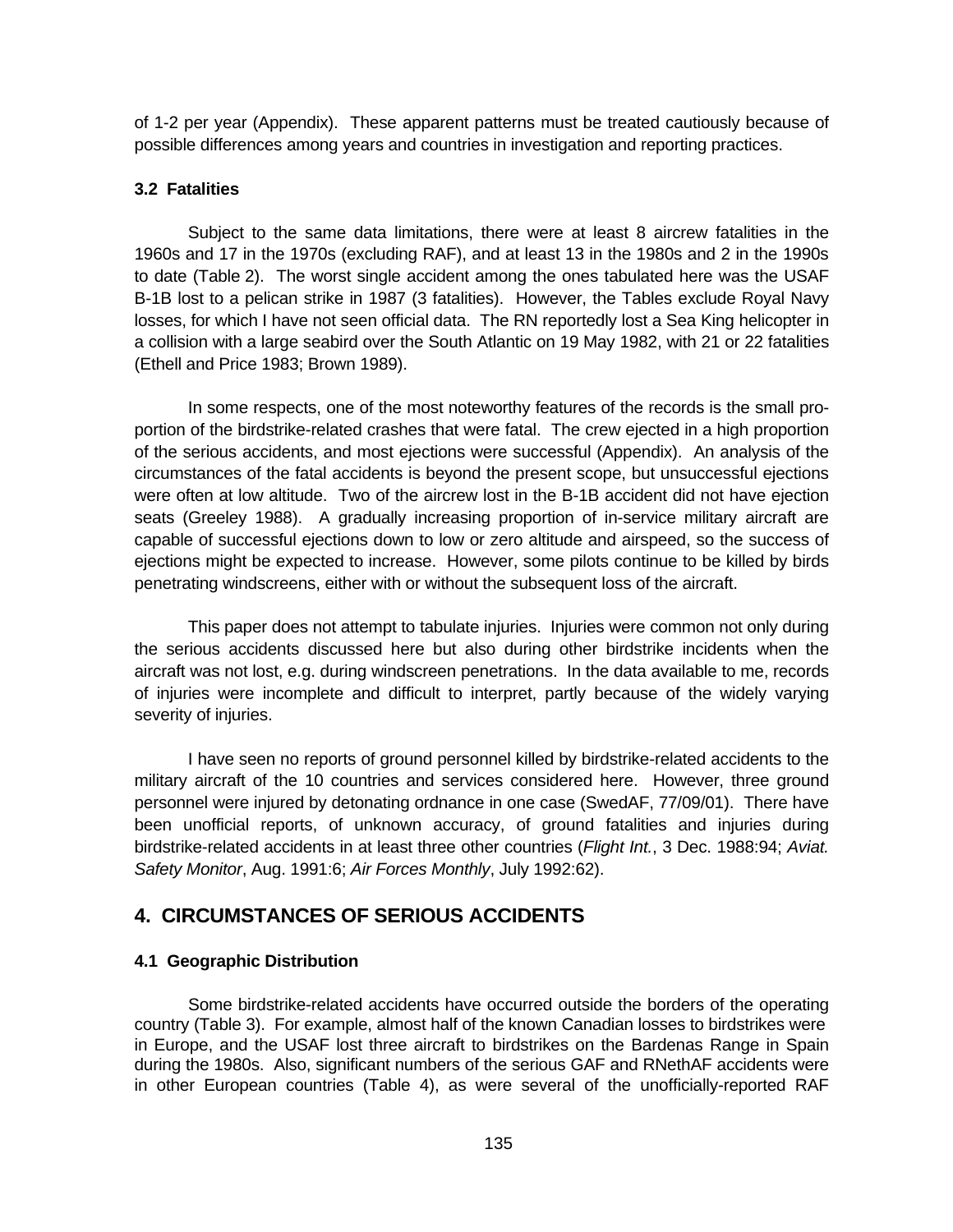TABLE 3. Geographic distribution of serious accidents (writeoffs and/or fatalities) attributed to birds, considering military aircraft of 10 countries, 1950 to date.

|                             | Geographic Region of Accident |               |           |            |                |                 |  |  |  |  |  |
|-----------------------------|-------------------------------|---------------|-----------|------------|----------------|-----------------|--|--|--|--|--|
| Country of                  | Serv-                         | Own           |           | not Europe |                |                 |  |  |  |  |  |
| Origin                      | ice(s)                        | Country       | in Europe | or N.Am.   | Unknown        | Totals          |  |  |  |  |  |
| <b>Europe</b>               |                               |               |           |            |                |                 |  |  |  |  |  |
| Denmark                     | all                           |               |           |            |                | $0 + 0$         |  |  |  |  |  |
| Germany                     | AF,N                          | $13+2$        | $3+4$     | ۰          | ۰              | $16 + 6$        |  |  |  |  |  |
| Netherlands                 | AF                            | $4 + 2$       | $3 + 1$   | ۰          | ۰              | $7 + 3$         |  |  |  |  |  |
| Norway                      | AF                            | $0 + 1$       |           |            | $1 + 1?$       | $1+2?$          |  |  |  |  |  |
| Sweden                      | AF                            | $9 + ?$       |           |            |                | $9 + ?$         |  |  |  |  |  |
| Switzerland                 | AF                            | $1+0$         |           |            | $\blacksquare$ | $1+0$           |  |  |  |  |  |
| United Kingdom <sup>a</sup> | <b>RAF</b>                    | $?+14$        | $?+0$     | $?+1$      | $\blacksquare$ | $?+15$          |  |  |  |  |  |
| <b>North America</b>        |                               |               |           |            |                |                 |  |  |  |  |  |
| Canada                      | all                           | $7 + 2$       | $7 + 1$   |            |                | $14 + 3$        |  |  |  |  |  |
| USAF <sup>a</sup>           | AF                            | $7^b + 14^b$  | $0 + 4$   | $0 + 1$    | $15^{b}+1$     | $22^{b}+20^{b}$ |  |  |  |  |  |
| <b>USN &amp; USMC</b>       | N, MC                         | $5^\circ + 7$ |           |            |                | $5^\circ + 7$   |  |  |  |  |  |
| <b>Australia</b>            | all                           | $2 + 0$       |           | $1+0$      |                | $3+0$           |  |  |  |  |  |
| <b>Totals</b> <sup>a</sup>  |                               | 48+42         | $13 + 10$ | $1+2$      | $16 + 2$       | 78+56           |  |  |  |  |  |

"x+y" shows number of accidents before 1980 (x) and from 1980 to date (y).

<sup>a</sup> Pre-1980 results biased by exclusion of UK data and unknown locations of many USAF accidents.<br>
<sup>b</sup> USAF accidents include 3 cases when one pilot killed but other flew aircraft back to base.<br>
<sup>c</sup> USN/MC accidents inclu

|                             |            |          |         |          |              |                            |       | $\cdot$   |         |         |        |          |
|-----------------------------|------------|----------|---------|----------|--------------|----------------------------|-------|-----------|---------|---------|--------|----------|
|                             |            |          |         |          |              | <b>Country of Accident</b> |       |           |         |         |        |          |
| Country of                  | Serv-      | Den-Fra- |         | W.       |              | Neth-                      | Nor-  |           | Swe-    | Swi-    |        |          |
| Origin                      | ice(s)     | mark nce |         | Germ.    | <b>Italy</b> | erl.                       | way   | Spain den |         | tzer.   | UK     | Total    |
| <b>Europe</b>               |            |          |         |          |              |                            |       |           |         |         |        |          |
| Germany                     | AF,N       | $2+2$    | $1+1$   | $13 + 2$ | $0 + 1$      |                            |       |           |         |         | ۰      | $16 + 6$ |
| Netherlands                 | AF         | -        | ۰       | $3 + 1$  | ۰            | $4 + 2$                    |       | ۰         |         |         | ۰      | $7 + 3$  |
| Norway                      | AF         | ۰        | ۰       | ۰        | ۰            | $\overline{\phantom{a}}$   | $?+1$ | ۰         |         |         | ۰      | $?+1$    |
| Sweden                      | AF         |          | -       |          | ۰            | ۰                          |       | -         | $9 + ?$ |         | ٠      | $9 + ?$  |
| Switzerland                 | AF         |          |         |          |              |                            |       |           | -       | $1 + 0$ |        | $1+0$    |
| United Kingdom <sup>a</sup> | <b>RAF</b> |          |         |          |              |                            |       |           |         | ۰       | $?+14$ | $?+14$   |
| <b>North America</b>        |            |          |         |          |              |                            |       |           |         |         |        |          |
| Canada                      | all        | $1 + 0$  | $3 + 0$ | $3 + 1$  |              |                            |       |           |         |         |        | $7 + 1$  |
| USAF <sup>a</sup>           | AF         |          |         |          |              |                            | ٠     | $? + 3$   | ۰       | ۰       | $?+1$  | $?+4$    |
| Totals <sup>a</sup>         |            | $3+2$    | $4 + 1$ | $19 + 4$ | $0 + 1$      | $4 + 2$                    | $?+1$ | $? + 3$   | $9+?$   | $1+0$   | $?+15$ | $40+29$  |

TABLE 4. European distribution of serious accidents (writeoffs and/or fatalities) attributed to birds, considering military aircraft of 10 countries, 1950 to date. "x+y" shows number of accidents before 1980 (x) and from 1980 to date (y).

<sup>a</sup> Pre-1980 results biased by exclusion of UK data and unknown locations of many USAF accidents.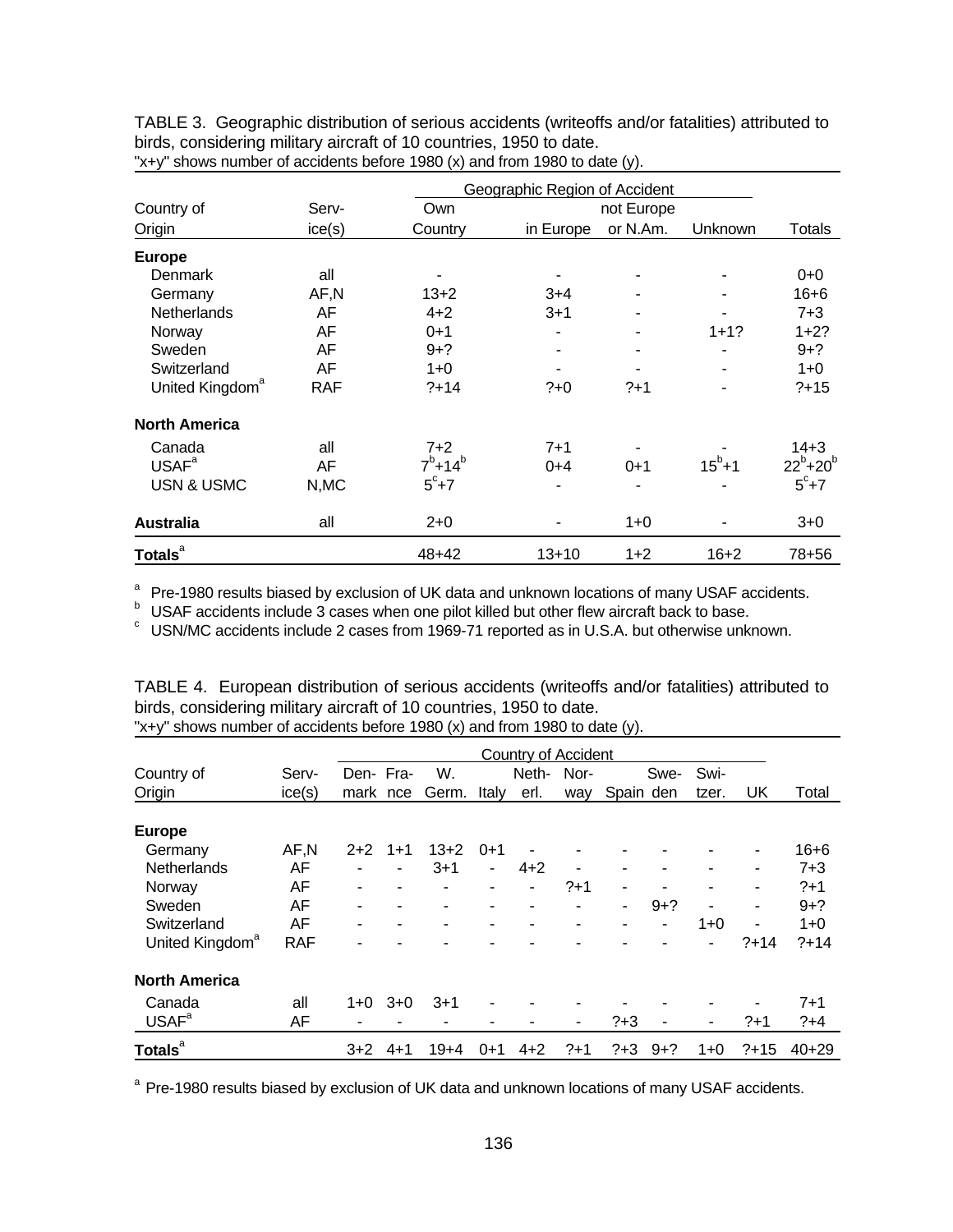accidents before 1980. Although the Danish armed forces do not know of any losses of their own aircraft or aircrew to birdstrikes, at least one Canadian and four German aircraft have crashed in or near Denmark because of birdstrikes (Table 4, Appendix).

The distribution of serious accidents obviously depends largely on the countries and services considered, on their respective operating areas, and on the completeness of records. Consideration of data from other European countries, requiring the addition of extra lines to Table 4, would show a broader distribution of accidents within Europe. Tables 3 and 4 are both biased by the exclusion of pre-1980 RAF data, and the unknown locations of many pre-1980 USAF accidents. Changes in the distribution of accidents can be expected because of recent changes in the deployment of military forces.

#### **4.2 Monthly Distribution**

Serious birdstrike-related accidents have occurred at all times of year in both Europe and North America (Table 5). However, in Europe, serious accidents seem most common in spring (March-April) and late summer/early autumn (July-October). The few data from Canada may reflect a similar pattern, but with the spring peak delayed to May. Interpretation of the cause(s) of this pattern is beyond the present scope. Factors that may be involved include occurrence of bird migration in spring and late summer/autumn; fledging of many young, inexperienced birds in summer; and seasonal variations in flying conditions and hours.

In the U.S.A., there is less evidence of a seasonal pattern in serious birdstrike accidents. Whether this reflects small sample size or a real difference from the European/ Canadian situation is uncertain. High proportions of the U.S. military flying and accidents are in southern parts of the country, where seasonal patterns may differ from those in northern Europe and Canada. However, overall USAF statistics on seasonal occurrence of birdstrikes show peaks in spring and late summer/autumn (Thompson et al. 1986; Merritt and Dogan 1992). To clarify the seasonal pattern of serious accidents in the U.S.A., it would be useful to determine the locations and months of the many USAF accidents in the 1960s and 1970s for which these data are not now available, and to obtain more complete USN/USMC records for those years.

#### **4.3 Types of Aircraft**

Most military aircraft involved in the known serious birdstrike-related accidents have been 1-engined fighter or attack aircraft (82 of 131 tabulated cases, or 63%). The 1-engined fighter-attack category dominates the reported loss statistics for each geographic region (Table 6). (However, in the U.S.A. there may have been almost as many bird-related accidents involving 2-engined trainers, assuming that most of the six "unknown region" USAF trainer accidents were in the U.S.A.) Twin-engined fighter and attack aircraft accounted for 17% of the accidents, and 1- and 2-engined trainers accounted for 6% and 11%, respectively.

In Europe and Canada, where 1-engine trainers are widely used, the trainers lost to birdstrikes were all 1-engined. In the U.S.A., where 2-engine trainers are more common, all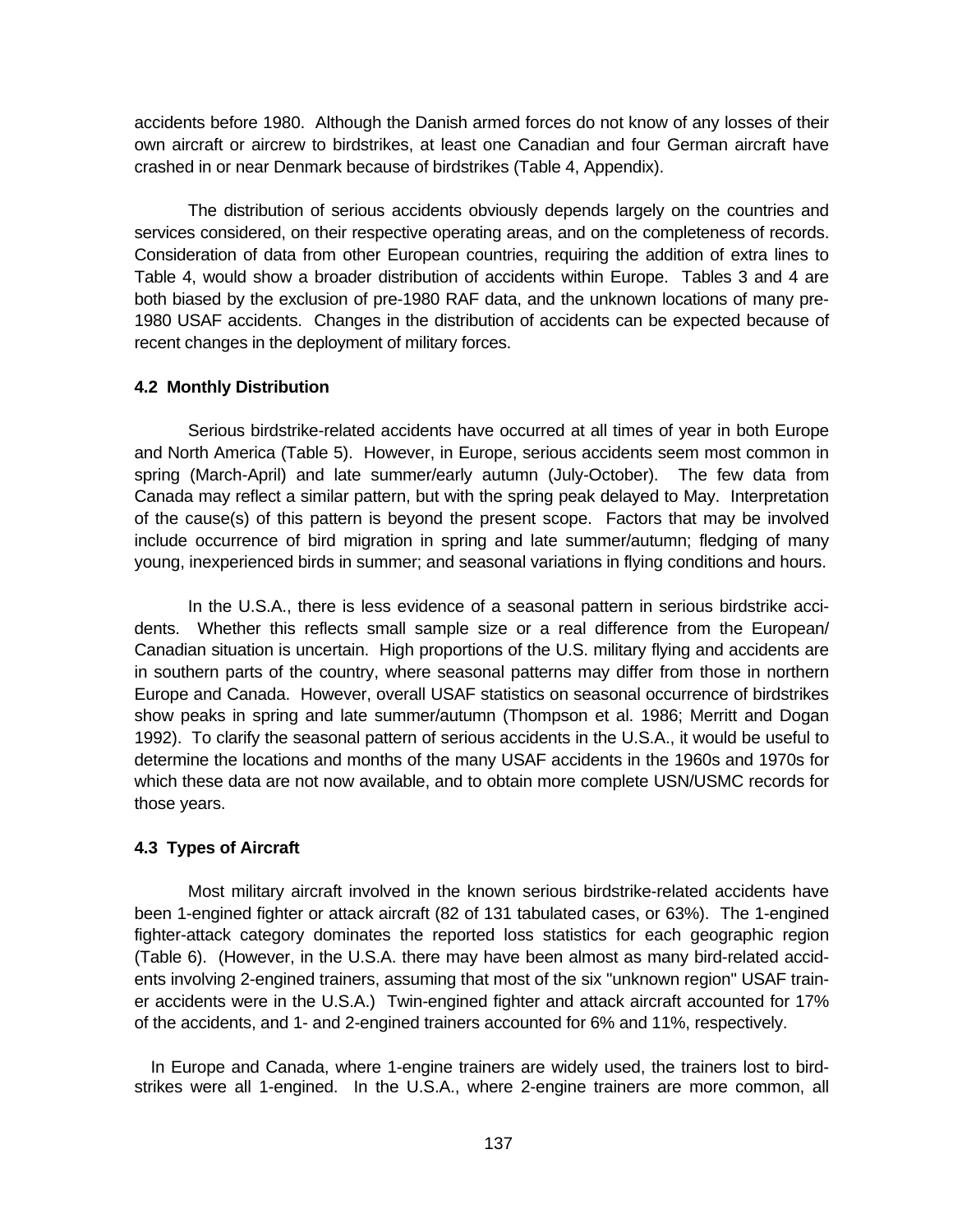|               |                     | Geographic Region of Accident |            |       |         |       |  |  |  |  |  |
|---------------|---------------------|-------------------------------|------------|-------|---------|-------|--|--|--|--|--|
| Months        | Europe <sup>a</sup> | Canada                        | <b>USA</b> | Other | Unknown | Total |  |  |  |  |  |
| January       |                     |                               | 4          |       |         |       |  |  |  |  |  |
| February      |                     |                               |            |       |         |       |  |  |  |  |  |
| March         |                     |                               |            |       |         |       |  |  |  |  |  |
| April         |                     |                               |            |       |         | 12    |  |  |  |  |  |
| May           |                     |                               |            |       |         |       |  |  |  |  |  |
| June          |                     |                               |            |       |         |       |  |  |  |  |  |
| July          |                     |                               |            |       |         | 10    |  |  |  |  |  |
| August        |                     |                               |            |       |         | 13    |  |  |  |  |  |
| September     | 10                  |                               |            |       |         | 17    |  |  |  |  |  |
| October       |                     |                               |            |       |         | 16    |  |  |  |  |  |
| November      |                     |                               |            |       |         |       |  |  |  |  |  |
| December      |                     |                               |            |       |         |       |  |  |  |  |  |
| Unknown       |                     |                               |            |       | 11      | 15    |  |  |  |  |  |
| <b>Totals</b> | 69                  | 9                             | 32         | 5     | 16      | 131   |  |  |  |  |  |

TABLE 5. Monthly distribution of serious accidents (writeoffs and/or fatalities) attributed to birds, by geographic region, considering military aircraft of 10 countries, 1950 to date.

<sup>a</sup> Includes CAF and USAF accidents in Europe.

TABLE 6. Types of aircraft involved in serious accidents (writeoffs and/or fatalities) attributed to birds, by geographic region, considering military aircraft of 10 countries, 1950 to date. "x+y" shows number of accidents before 1980 (x) and from 1980 to date (y).

| Type of          |                       | Geographic Region of Accident |                  |         |          |           |  |  |  |  |  |
|------------------|-----------------------|-------------------------------|------------------|---------|----------|-----------|--|--|--|--|--|
| Aircraft         | Europe <sup>a,b</sup> | Canada                        | USA <sup>b</sup> | Other   | Unknown  | Total     |  |  |  |  |  |
| Fighter & Attack |                       |                               |                  |         |          |           |  |  |  |  |  |
| 1-engine         | $39+14$               | $5 + 1$                       | $4 + 12$         | $2 + 1$ | $4 + 0$  | $54 + 28$ |  |  |  |  |  |
| 2-engine         | $1 + 8$               |                               | $3 + 3$          | $1 + 1$ | $4 + 1$  | $9 + 13$  |  |  |  |  |  |
| Trainer          |                       |                               |                  |         |          |           |  |  |  |  |  |
| 1-engine         | $0 + 5$               | $2 + 1$                       |                  |         |          | $2 + 6$   |  |  |  |  |  |
| 2-engine         |                       |                               | $4 + 5$          |         | $6 + 0$  | $10 + 5$  |  |  |  |  |  |
| Bomber & Patrol  | $0 + 1$               |                               | $0+1$            |         |          | $0 + 2$   |  |  |  |  |  |
| Helicopter       |                       |                               | ۰                |         | $1+0$    | $1+0$     |  |  |  |  |  |
| Piston Engined   | $0 + 1$               |                               |                  |         |          | $0 + 1$   |  |  |  |  |  |
| <b>Totals</b>    | $40^{b} + 29$         | $7 + 2$                       | $11^{b} + 21$    | $3 + 2$ | $15 + 1$ | 76+55     |  |  |  |  |  |

<sup>a</sup> Includes CAF and USAF accidents in Europe.<br><sup>b</sup> Pre-1980 results for Europe and USA are biased by the exclusion of UK data and the unknown locations of many USAF accidents.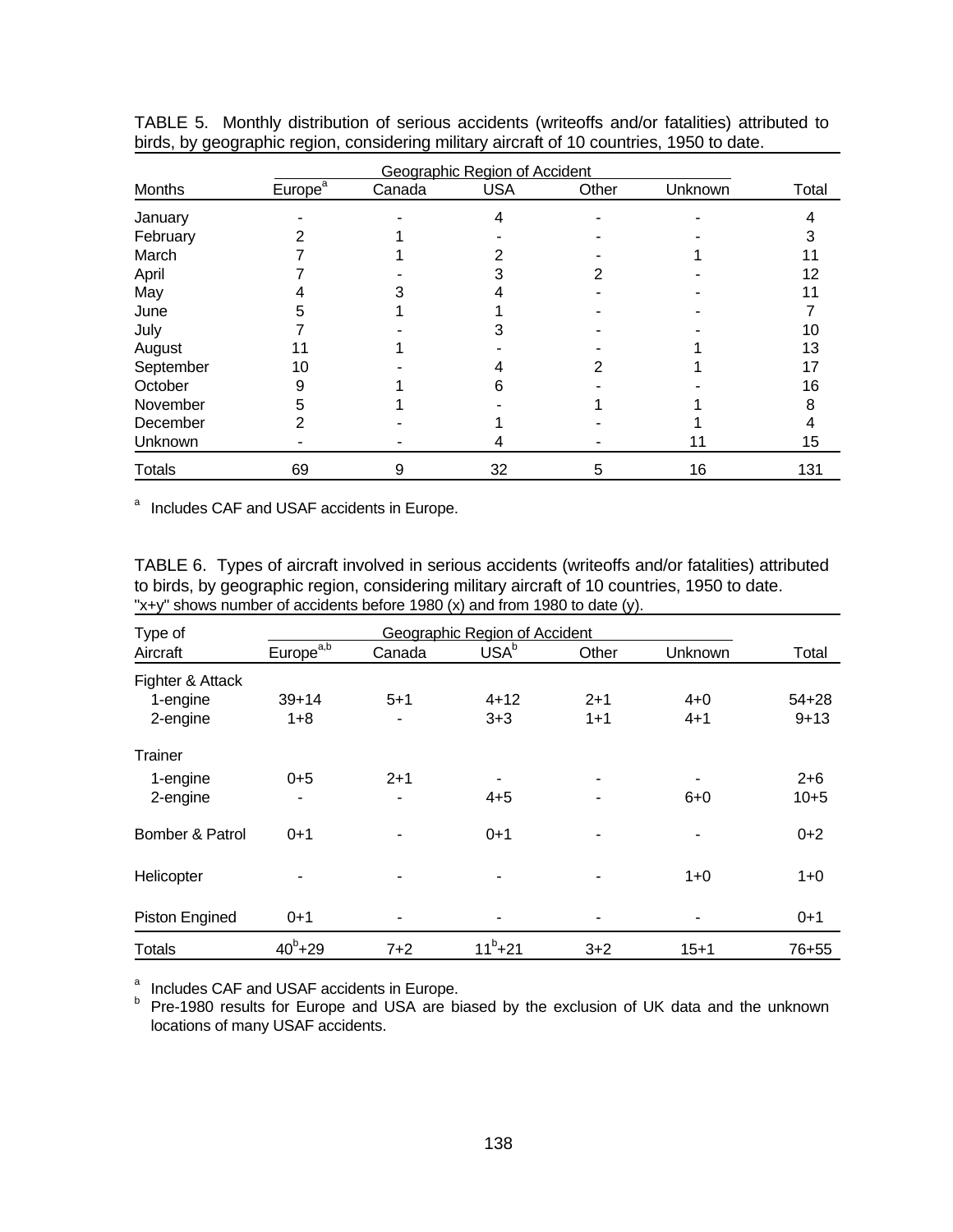trainer accidents involved 2-engine trainers. However, this breakdown is confounded by the need for some arbitrary decisions as to aircraft categories. Two-seat versions of high-performance fighter/attack aircraft like the F-104, Jaguar and Harrier were considered to be fighter/attack aircraft. The T-38 was considered a trainer and the related F-5 a fighter.

Larger aircraft were rarely lost to birdstrikes. Within the services and years considered, there were reported losses of only one bomber (the USAF B-1B) and one other large aircraft (an RAF Nimrod MR.2 patrol aircraft). No records of accidents involving cargo or tanker aircraft were found for the services and years considered.<sup>2</sup> The rarity of serious birdstrike-related accidents to these classes of large aircraft is noteworthy, given that these types of aircraft hit many birds annually (e.g. Bivings and Medve 1990; Merritt and Dogan 1992).

The only piston-engined aircraft included in the Tables is a special case: an RAF Bulldog trainer that crashed when the student pilot lost control at low altitude after being told to manoeuvre around a simulated flock of birds (MoD 1988). There have been a few unofficial post-1950 reports of birdstrike-related losses of piston-powered military aircraft in countries other than those considered here.

The only helicopter accident included in the Tables is a sketchy report of a USAF helicopter pilot reportedly killed by a birdstrike in the 1960s. As noted before, unofficial accounts of RN accidents, including the RN Sea King described in §3.2, are not tabulated here.

### **4.4 Phases of Flight**

Of the 124 accidents for which phase of flight is known, 73 or 59% happened during cruise, low-level or weapons range flight, i.e. not closely associated with an airport. Most of these cases were at low-level  $( \le 1000$  ft AGL; Table 7). In Europe and Canada, accidents during low-level flight made up a substantial proportion of the serious bird-related accidents both before 1980 and subsequently. In the U.S.A., this class of accidents has become proportionally more frequent from 1980 on, although the analysis is confounded by the unknown locations of many pre-1980 USAF accidents.

Conversely, 51 (41%) of the bird-related accidents during known phases of flight were on or near airfields during takeoff, climb, approach, or touch and go landings. Of these serious accidents, many more were during takeoff/climbout than during approach/landing or touch and go (Table 7). In this paper, aircraft are considered to be on climbout from the moment they leave the ground, and on approach until they reach the runway.

## **4.5 Altitudes**

 $\overline{a}$ 

As might be expected from the above, 71 (67%) of 106 bird-related accidents at known altitudes involved encounters below 500 ft AGL (150 m), and 20 more (19%) were at 501-

 $2^2$  An unofficial report states that an RAF Victor K.2 tanker was damaged beyond repair as a result of a birdstrike on takeoff on 76/09/28 (Oliver 1990), before the period for which RAF data are tabulated.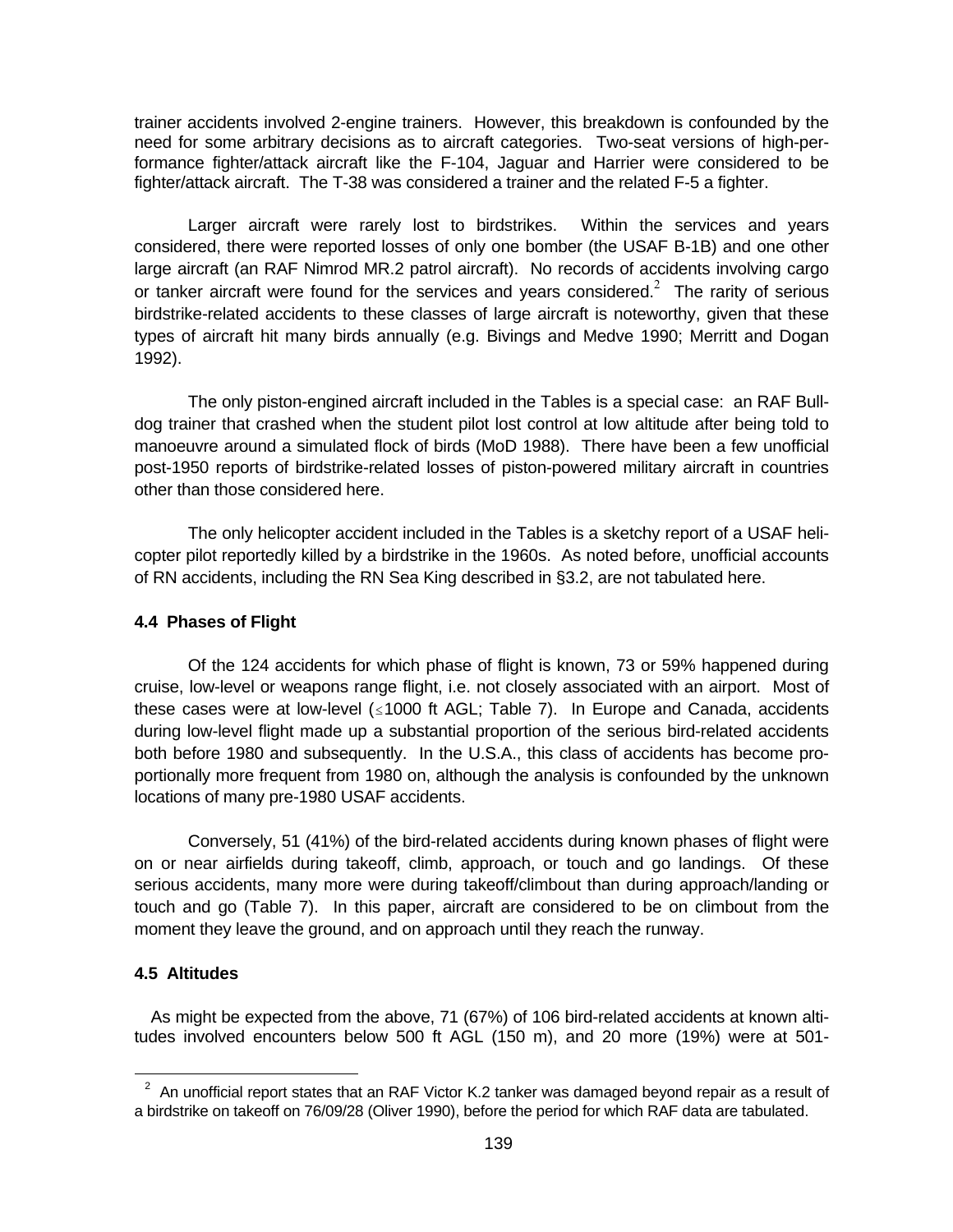| Phase of                 |                |         |                  |         |          |           |
|--------------------------|----------------|---------|------------------|---------|----------|-----------|
| Flight                   | $Europe^{a,b}$ | Canada  | USA <sup>b</sup> | Other   | Unknown  | Total     |
| Aerodrome                |                |         |                  |         |          |           |
| Takeoff                  | $5 + 2$        |         | $2 + 3$          | $1+0$   | $3+0$    | $11+5$    |
| Climb                    | $7+4$          | $2+1$   | $2+2$            | $1+0$   | $4 + 0$  | $16 + 7$  |
| Approach                 | $1+2$          |         | $1 + 1$          | $0 + 1$ | $1+0$    | $3+4$     |
| Touch & Go               | $0+2$          | $1 + 0$ | $0 + 2$          | $\sim$  | $\sim$   | $1+4$     |
| Subtotal                 | $13 + 10$      | $3 + 1$ | $5 + 8$          | $2 + 1$ | $8 + 0$  | $31 + 20$ |
| <b>Cruise</b>            |                |         |                  |         |          |           |
| Cruise-Low <sup>c</sup>  | $23+13$        | $3 + 1$ | $2 + 10$         | $0+1$   | $5 + 1$  | $33+26$   |
| Cruise-High <sup>c</sup> | $4 + 2$        | 1+0     | $2 + 1$          | $1+0$   |          | $8 + 3$   |
| Cruise-Alt. ?            | $0 + 1$        | $\sim$  | $0+2$            |         |          | $0 + 3$   |
| Subtotal                 | $27+16$        | $4 + 1$ | $4 + 13$         | $1 + 1$ | $5 + 1$  | $41 + 32$ |
| <b>Unknown</b>           | $0 + 3$        |         | $2 + 0$          |         | $2+0$    | $4 + 3$   |
| <b>Totals</b>            | $40^{b} + 29$  | $7+2$   | $11^{b} + 21$    | $3 + 2$ | $15 + 1$ | 76+55     |

TABLE 7. Phase of flight for serious accidents (writeoffs and/or fatalities) attributed to birds, by geographic region, considering military aircraft of 10 countries, 1950 to date. "x+y" shows number of accidents before 1980 (x) and from 1980 to date (y).

 $a,b$  Footnotes as in Table 6.

 $\degree$  "Low" =  $\leq$  1,000 ft AGL or described as "low-level". "High" = >1,000 ft AGL or described as "high".

TABLE 8. Aircraft altitude and speed for serious accidents (writeoffs and/or fatalities) attributed to birds, by geographic region, considering military aircraft of 10 countries, 1950 to date. "x+y" shows number of accidents before 1980 (x) and from 1980 to date (y).

|                         | Geographic Region of Accident |         |                  |         |          |           |  |  |  |  |  |
|-------------------------|-------------------------------|---------|------------------|---------|----------|-----------|--|--|--|--|--|
|                         | Europe <sup>a,b</sup>         | Canada  | USA <sup>b</sup> | Other   | Unknown  | Total     |  |  |  |  |  |
| A. Altitude (feet AGL)  |                               |         |                  |         |          |           |  |  |  |  |  |
| $0 - 500$               | $23+15$                       | $5+2$   | $5+12$           | $1 + 1$ | $6 + 1$  | $40 + 31$ |  |  |  |  |  |
| 501-1000                | $11 + 1$                      | $1+0$   | $1 + 3$          | $0+1$   | $2+0$    | $15 + 5$  |  |  |  |  |  |
| 1001-2000               | $2+1$                         | $1+0$   | $2+2$            | $2+0$   | $2+0$    | $9 + 3$   |  |  |  |  |  |
| 2001-4000               | $2+1$                         |         |                  |         |          | $2+1$     |  |  |  |  |  |
| >4000                   |                               | ۰       | ۰                | ۰       |          |           |  |  |  |  |  |
| Unknown-Low             | $0 + 5$                       |         | $0+4$            |         | $2+0$    | $2 + 9$   |  |  |  |  |  |
| Unknown-High            | $1+0$                         |         | $1+0$            |         |          | $2+0$     |  |  |  |  |  |
| Unknown                 | 1+6                           |         | $2+0$            |         | $3 + 0$  | $6 + 6$   |  |  |  |  |  |
| <b>Totals</b>           | $40^{b} + 29$                 | $7 + 2$ | $11^{b} + 21$    | $3 + 2$ | $15 + 1$ | 76+55     |  |  |  |  |  |
| <b>B.</b> Speed (knots) |                               |         |                  |         |          |           |  |  |  |  |  |
| up to 200               | $12 + 7$                      | $0+1$   | $2 + 6$          | $1+0$   | $5+0$    | $20 + 14$ |  |  |  |  |  |
| 201 - 400               | $4 + 1$                       | $1 + 0$ | $4 + 3$          | $1 + 0$ | $4 + 0$  | $14 + 4$  |  |  |  |  |  |
| 401 - 600               | $18 + 8$                      | $3 + 1$ | $1 + 10$         | $1 + 1$ | $3+0$    | $26 + 20$ |  |  |  |  |  |
| Unknown                 | $6 + 13$                      | $3+0$   | $4 + 2$          | $0 + 1$ | $3 + 1$  | $16 + 17$ |  |  |  |  |  |
| Totals                  | $40^{b} + 29$                 | $7+2$   | $11^{b} + 21$    | $3 + 2$ | $15 + 1$ | 76+55     |  |  |  |  |  |

a,b Footnotes as in Table 6.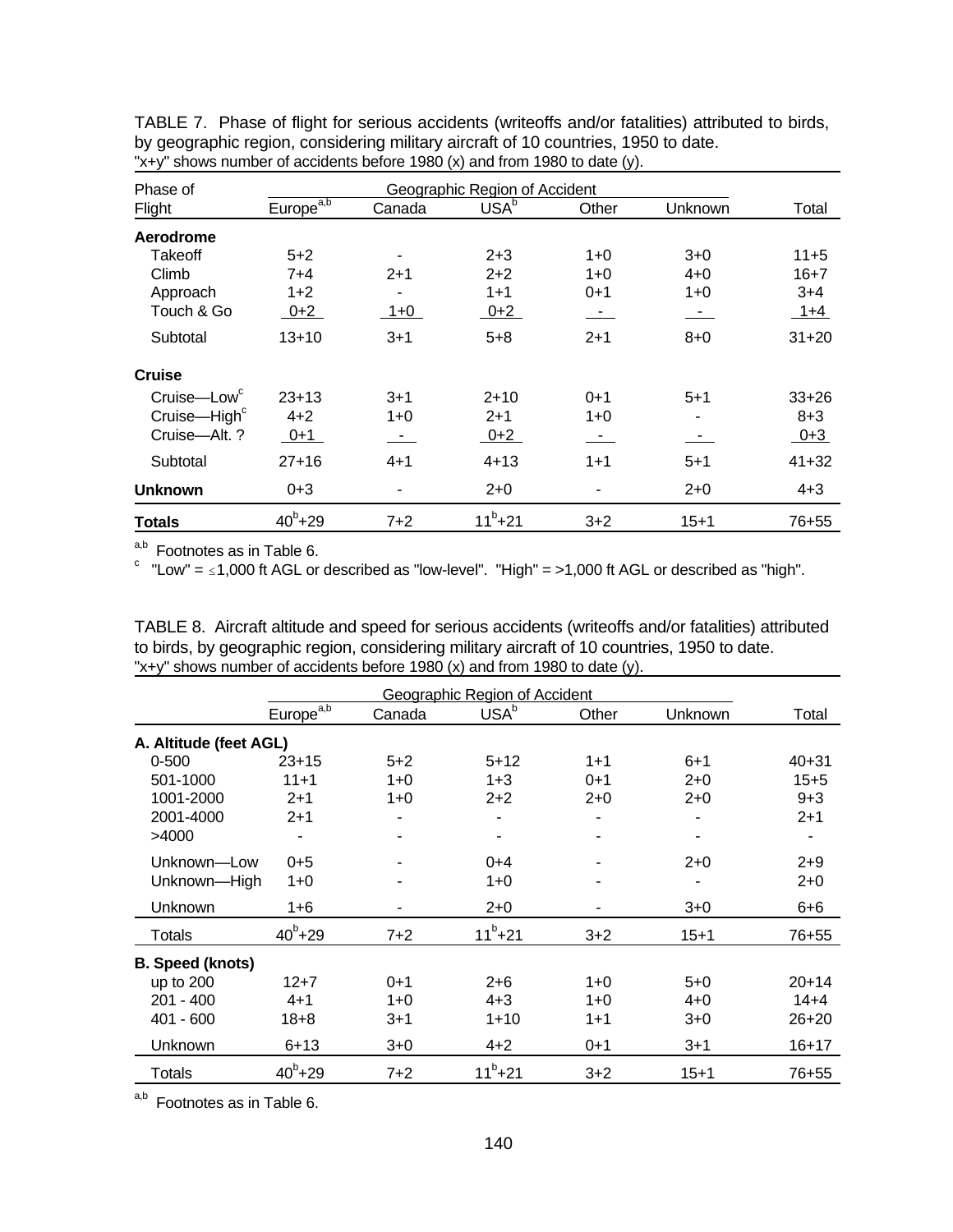1000 ft (Table 8A). The highest-altitude strikes resulting in crashes were three cases at 2,500-3,500 ft AGL, and a fourth at >2,500 ft AGL—all in Europe. However, in one U.S. incident, a Sandhill Crane penetrated the windscreen of a T-38 at 9,000 ft ASL, one pilot ejected successfully, and the other landed the still-flyable aircraft (Anon. 1973).

#### **4.6 Speeds**

Reported speeds during bird/aircraft collisions that resulted in serious accidents ranged from 100 to 595 knots (185-1,100 km/h). Most accidents precipitated by collisions at speeds  $\leq$  200 knots happened during the takeoff roll or early stages of climb, and most involved either aborted takeoffs with runway overruns or ejections soon after takeoff. Cases at medium speeds (201-400 kt) occurred in many circumstances. Cases at high speeds (>400 knots) were almost all during low-level cruise or weapons-range flights (Appendix).

In Europe and Canada, high-speed low-level collisions caused major proportions of the birdstrike-related accidents both before 1980 and subsequently (Table 8). However, in the U.S.A., this type of accident became more prevalent from 1980 onward.

#### **4.7 Parts of Aircraft Hit**

The engine(s) were the most commonly-reported part(s) struck. Of 115 serious accidents in which the part struck was reported, 71 or 62% involved the engine(s), 29 (25%) the windscreen, and a further 8 (7%) both the engine(s) and windscreen (Table 9). There were only seven serious accidents in which the parts struck were reported not to include either the windscreen or engines. These cases involved strikes on the wing (4 cases), nose (1), fuselage (1), and landing gear (1). Some reports of engine ingestions or windscreen strikes mentioned that certain other parts were also struck, and the actual frequency of these multiplestrike cases is undoubtedly higher than shown in the Appendix. Even so, the high proportion of serious accidents that involve strikes on engines and windscreen is noteworthy. This is especially evident in comparison with military birdstrike statistics in general, which show lower percentages of strikes on these parts of the aircraft (e.g. Thompson et al. 1986; Merritt and Dogan 1992). The difference may reflect the greater likelihood that engine or windscreen strikes will lead to a serious accident. There may also be differences in the predominant locations of strikes on the types of military aircraft involved in most serious accidents relative to locations of strikes on all types of military aircraft combined.

### **4.8 Types of Birds**

Considering all 10 countries, the bird groups responsible for the largest numbers of accidents were gulls (22 cases), hawks (14), vultures (13), ducks (8) and geese (4). These totals can be considered in relation to the 83 accidents caused by collisions with known types of birds or the 127 accidents caused by all birds, including the many unknowns (Table 10).

*4.8.1 Europe: Gulls* were the most serious reported problem in Europe (Table 10). Gulls accounted for 16 of 43 European accidents involving known bird types, and 16 of 67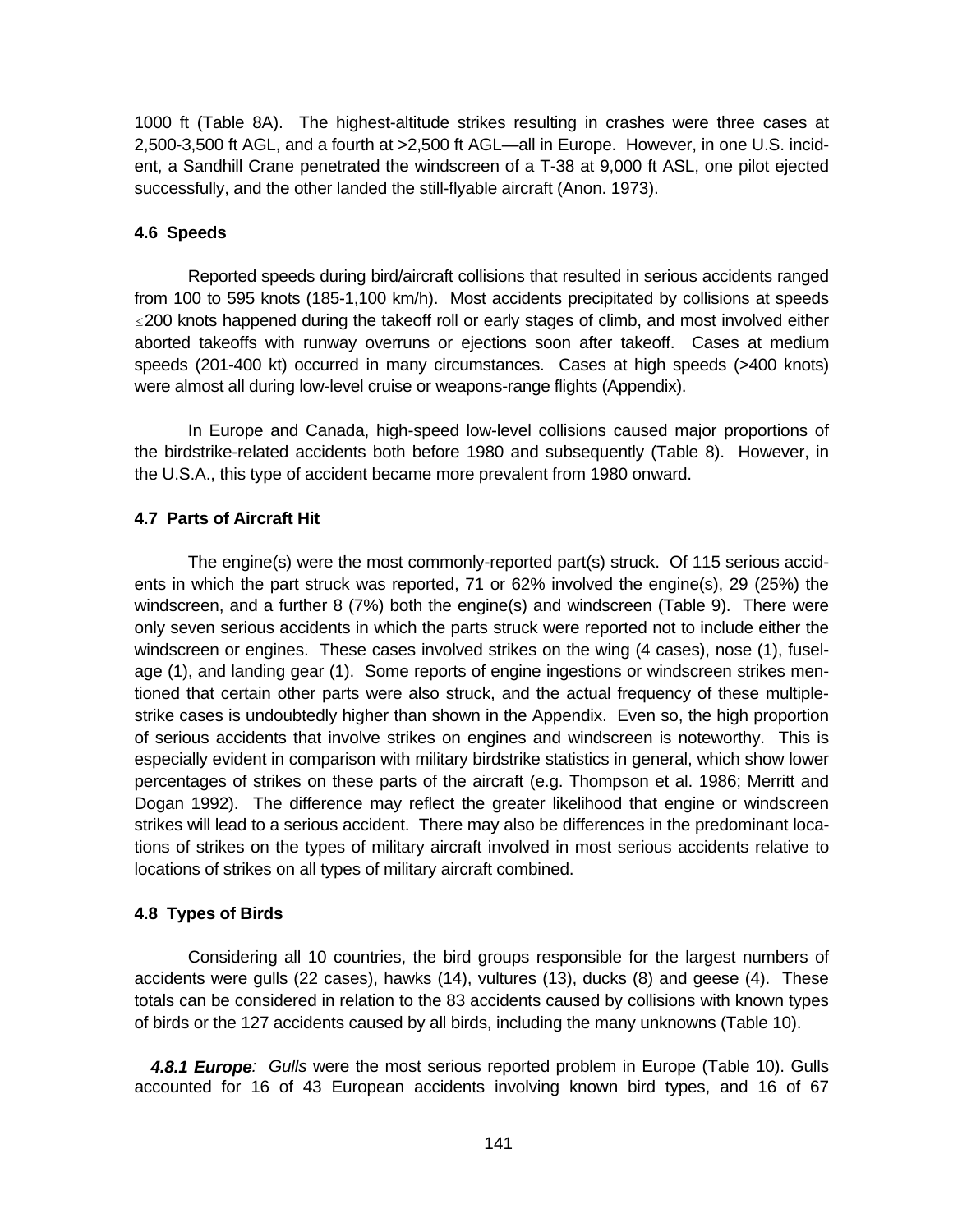| Part of                    | Geographic Region of Accident |        |                  |         |          |           |  |  |  |  |  |
|----------------------------|-------------------------------|--------|------------------|---------|----------|-----------|--|--|--|--|--|
| Aircraft                   | Europe <sup>a,b</sup>         | Canada | USA <sup>b</sup> | Other   | Unknown  | Total     |  |  |  |  |  |
| Windscreen <sup>c</sup>    | $6+4$                         |        | $4 + 5$          | $1 + 1$ | $8 + 0$  | $19 + 10$ |  |  |  |  |  |
| $Engine(s)^c$              | $29 + 14$                     | $6+2$  | $3 + 13$         | $2+0$   | $2+0$    | $42 + 29$ |  |  |  |  |  |
| Both of Above <sup>c</sup> | $2+2$                         | $1+0$  | $1+0$            |         | $2+0$    | $6 + 2$   |  |  |  |  |  |
| Other Parts Only           | $0 + 3$                       | ۰      | $1+2$            |         | $1+0$    | $2 + 5$   |  |  |  |  |  |
| Unknown, Multiple          |                               |        | ۰                |         | $1+0$    | $1 + 0$   |  |  |  |  |  |
| Unknown                    | $3+4$                         |        | $2+1$            |         | $1+0$    | $6 + 5$   |  |  |  |  |  |
| None (avoided)             | $0+2$                         |        |                  | $0+1$   | $0+1$    | $0+4$     |  |  |  |  |  |
| <b>Totals</b>              | $40^{b} + 29$                 | $7+2$  | $11^{b}+21$      | $3 + 2$ | $15 + 1$ | 76+55     |  |  |  |  |  |

| TABLE 9. Parts of aircraft struck during serious accidents (writeoffs and/or fatalities) attributed |
|-----------------------------------------------------------------------------------------------------|
| to birds, by geographic region, considering military aircraft of 10 countries, 1950 to date.        |
| "x+y" shows number of accidents before 1980 (x) and from 1980 to date (y).                          |

 $a,b$  Footnotes as in Table 6.

Some cases involved multiple strikes including parts additional to windscreen and/or engines.

TABLE 10. Types of birds struck during serious accidents (writeoffs and/or fatalities) attributed to birds, by geographic region, considering military aircraft of 10 countries, 1950 to date. "x+y" shows number of accidents before 1980 (x) and from 1980 to date (y).

| Type of         |                       |         |                                                   |         |          |           |
|-----------------|-----------------------|---------|---------------------------------------------------|---------|----------|-----------|
| <b>Bird</b>     | Europe <sup>a,b</sup> | Canada  | Geographic Region of Accident<br>USA <sup>b</sup> | Other   | Unknown  | Total     |
| Seabird         |                       |         |                                                   | $0 + 1$ |          | $0 + 1$   |
| Pelican         |                       |         | $0 + 2$                                           | $1 + 0$ |          | $1+2$     |
| Heron           | $0 + 1$               |         |                                                   |         |          | $0 + 1$   |
| Crane           | $0 + 1$               |         | $1 + 0$                                           |         |          | $1 + 1$   |
| Goose           | $1 + 0$               | $1 + 0$ | $1 + 1$                                           |         |          | $3 + 1$   |
| <b>Duck</b>     | $4 + 1$               | $2 + 0$ |                                                   |         | $1 + 0$  | $7 + 1$   |
| Wader/Shorebird | $0 + 1$               |         | $0 + 1$                                           |         |          | $0 + 2$   |
| Gull            | $10 + 6$              |         | $1 + 1$                                           |         | $4 + 0$  | $15 + 7$  |
| Hawk/Buzzard    | $4 + 5$               | $1 + 0$ | $0 + 3$                                           |         | $1 + 0$  | $6 + 8$   |
| Falcon          | $1 + 0$               |         |                                                   |         |          | $1 + 0$   |
| Eagle           |                       |         |                                                   |         | $1 + 0$  | $1 + 0$   |
| Vulture         | $0 + 2$               |         | $2 + 7$                                           |         | $2 + 0$  | $4 + 9$   |
| Pigeon/Dove     | $2+1$                 |         |                                                   |         |          | $2+1$     |
| Corvid          | $2 + 0$               |         |                                                   |         |          | $2 + 0$   |
| Starling        | $1 + 0$               |         | $1 + 1$                                           |         |          | $2+1$     |
| Other landbird  |                       |         |                                                   |         |          |           |
| (small)         |                       |         | $1+2$                                             |         |          | $1 + 2$   |
| Unknown         | $15 + 9$              | $3 + 2$ | $4 + 3$                                           | $2 + 0$ | $6 + 0$  | $30 + 14$ |
| None (avoided)  | $0 + 2$               | ۰       |                                                   | $0 + 1$ | $0 + 1$  | $0 + 4$   |
| <b>Totals</b>   | $40^{b} + 29$         | $7 + 2$ | $11^{b} + 21$                                     | $3 + 2$ | $15 + 1$ | 76+55     |

a,b Footnotes as in Table 6.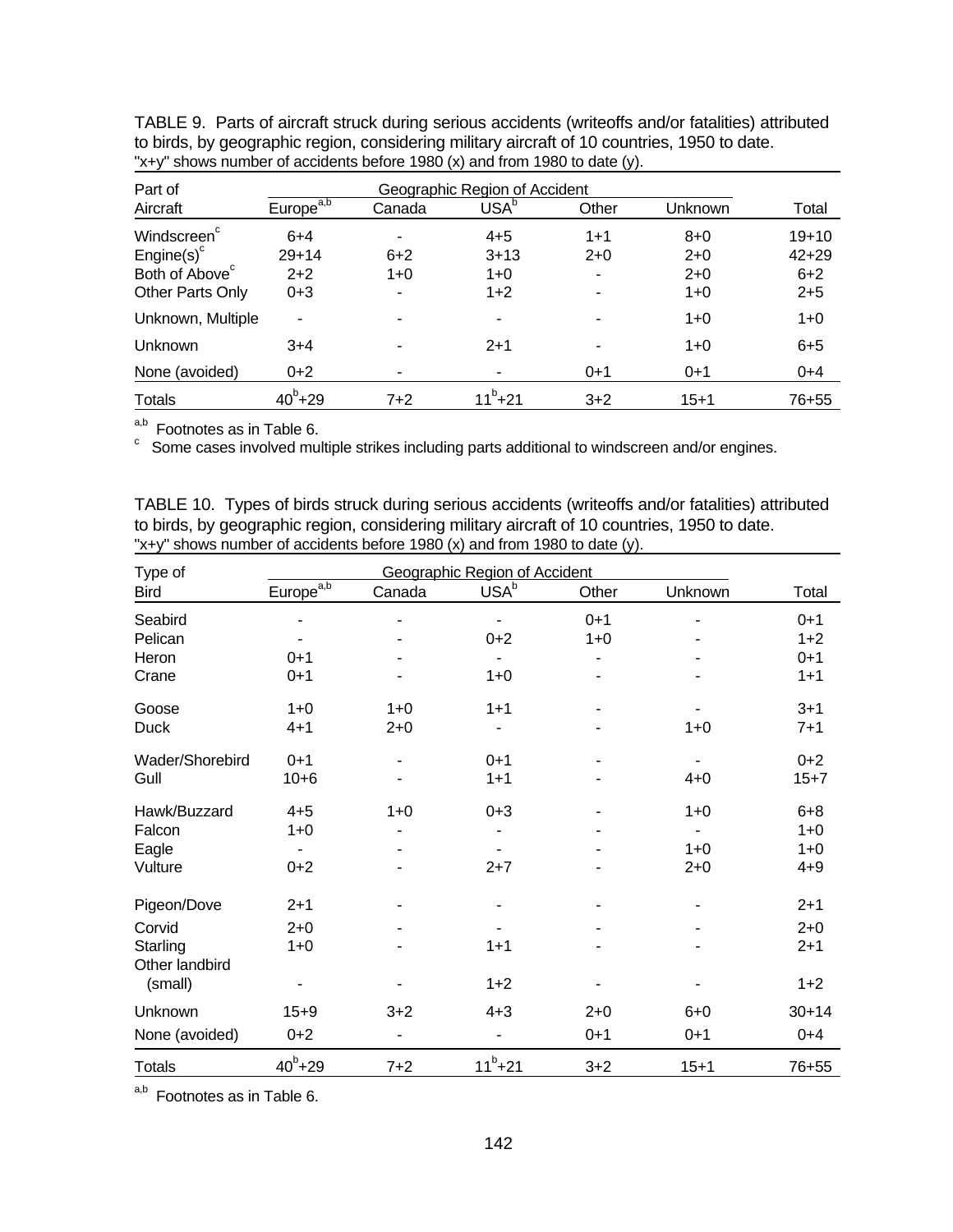accidents overall (37% and 24%). The next most common groups were *buzzards and other hawks* (9 accidents; 21% and 13%), *ducks* (5 accidents), and *pigeons* (3 accidents).

*4.8.2 U.S.A.:* The main problem group in the U.S.A. was *vultures*, which accounted for 9 of 25 within-U.S.A. accidents involving known types of birds, and 9 of 32 cases overall (36% and 28%). In addition, two USAF accidents in Europe and two more in unknown regions involved vultures. At least one of the latter was very likely in the U.S.A.<sup>3</sup> A further concern is that the frequency of serious accidents attributable to vultures has been higher in recent years than it was before 1980 (Table 10). Available data suggest that 10 of the 13 known vulturecaused accidents to U.S. military aircraft, and all nine of those since 1980, were during cruise or weapons range flights at altitudes  $\leq$ 2,000 ft AGL. The increased frequency of accidents attributed to vultures is presumably partly related to the increased proportion of U.S. military flying that has been at low-level in recent years.

In the U.S.A., *gulls* accounted for only 2 of 25 military accidents involving known types of birds (Table 10). Even allowing for the near certainty that 1-2 of 3 USAF accidents classed as "Unknown region/Gull" were in the U.S.A., gulls were of no more than secondary importance. Other types of birds responsible for two or more serious accidents in the U.S.A. included Starlings and other small landbirds (5 accidents), hawks (3), pelicans (2) and geese (2).

### **4.9 Special Cases**

 $\overline{a}$ 

*4.9.1 Crashes While Manoeuvring to Avoid Birds:* Of the 131 accidents listed in the Appendix, two RAF and two USAF accidents involved aircraft that crashed as a result of manoeuvres to avoid colliding with actual  $(n=3)$  or simulated  $(n=1)$  birds. These accidents resulted from concern about birdstrikes, so this paper treats them as serious bird-related accidents. However, they may not be listed in official records as being directly caused by birds. The following information supplements data given in the Appendix: *(1)* An RAF Jet Provost, upon encountering a flock of birds just after takeoff on 84/08/15, landed hard on the remaining runway and was damaged beyond economical repair (MoD in *Flight Int.*, 6 July 1985:14). *(2)* The unusual RAF Bulldog accident on 86/09/29 was described in §4.3 (see MoD 1988). *(3)* A low-flying USAF A-10A struck wires, reportedly while manoeuvring to avoid birds, flew on for many kilometres, but became uncontrollable due to wirestrike damage (DeFusco and Turner 1986; M. Thompson, pers. comm.). *(4)* In 1990, a USAF OA-37B on approach went out of control while avoiding birds, possibly vultures, and crashed.

*4.9.2 Windscreen Penetrations With Fatality or Ejection; Aircraft Not Destroyed:* Five 2-seat USAF aircraft are known to have returned to base successfully after a windscreen penetration resulted in either the death (n=3) or ejection (n=2) of one pilot (Appendix). The three fatal cases are included as serious accidents in the preceding tabulations and are not further discussed. The two ejections are not counted as serious accidents. Of these, one case involved a Black Vulture struck during low-level high-speed cruise, and the other invol-

 $3$  A Turkey Vulture (New World species) penetrated the cockpit of a USAF trainer, killing one crewman.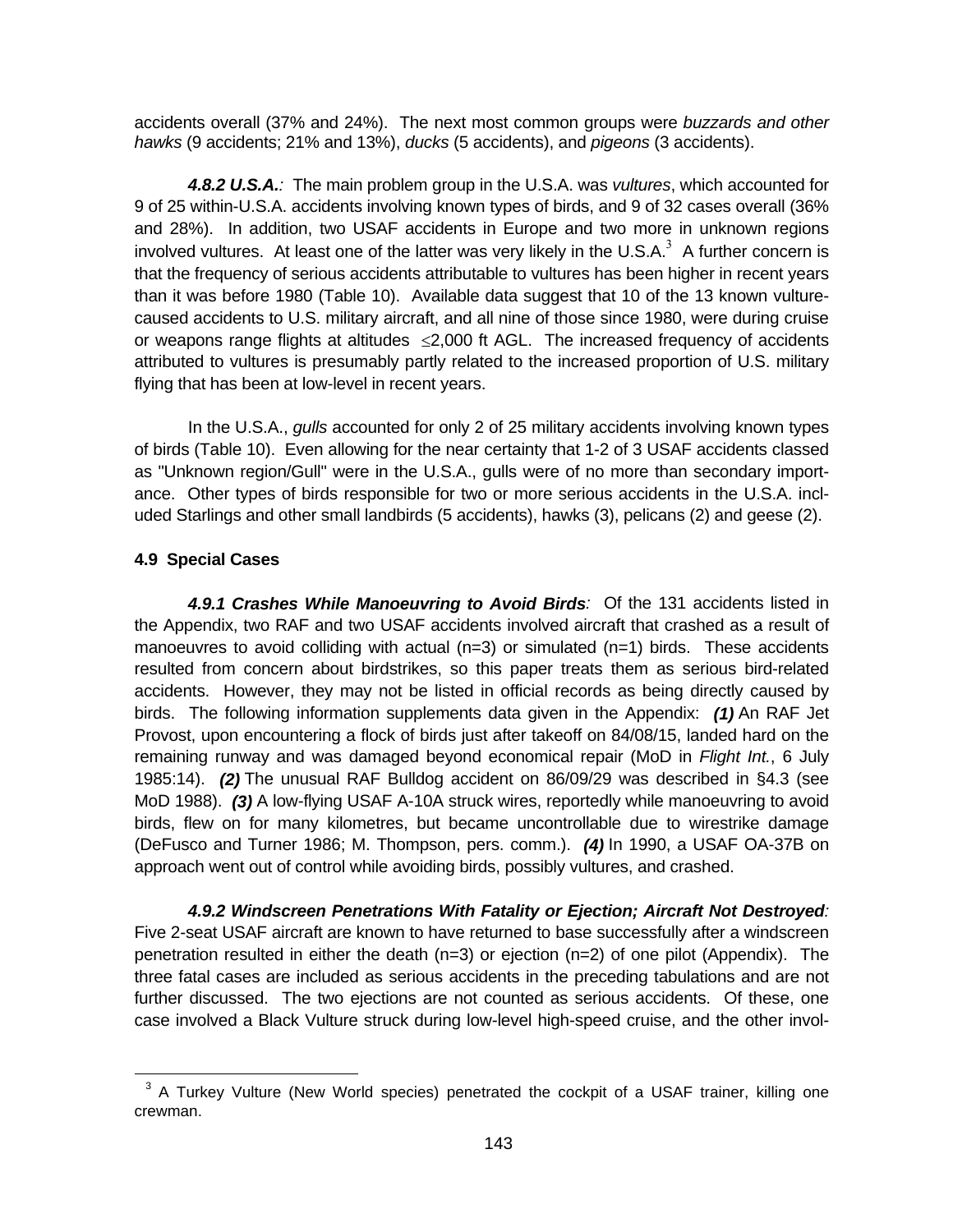ved a Sandhill Crane struck at high altitude (9,000 ft ASL; see §4.5). At least one other case of this type, outside the scope of this paper, involved a Royal Navy Buccaneer, from which one crewman ejected after a collision with geese in 1970 (Bourne 1991 and pers. comm.).

# **5. CONCLUSIONS**

Despite frequent restrictions on release of military accident data, rather comprehensive data on serious bird-related accidents can be compiled for many countries. This paper provides a preliminary list for 10 countries, and summarizes some aspects of the circumstances of these accidents. It is obvious that the birdstrike problem remains a serious one for military aviation. However, the analysis is limited by data gaps and uncertainties for many known accidents, and difficulties in accessing data for some years and countries. This preliminary summary has not exhausted the possibilities for compiling data from the 10 countries already considered. Also, useful data from some additional countries can also be compiled. When this is done, a more comprehensive analysis, potentially subject to fewer biases, will be possible. **Agencies and individuals who can fill gaps or make corrections in the Appendix, or who can provide access to publicly-releasable records of additional accidents in these or other countries and years, are encouraged to contact the author or to publish the data.**

# **6. ACKNOWLEDGEMENTS**

This compilation and analysis would have been impossible without help from flight safety and birdstrike specialists who responded positively to my requests for data:

- *Australia:* G/C K.J. Bricknell, G/C L.A. Naylor and S/L H.N. Burlinson (Directorate of Flying Safety).
- *Canada:* LCol. J.E.D. Rivard, Maj. T.L. Manderson and Maj. K. Roberts (Directorate of Flight Safety); Drs. H. Blokpoel and V.E.F. Solman; H. Huffman.
- *Denmark:* LCol. B.E. Pedersen and Maj. P. Christiansen (RDanAF).

*Germany:* Dr. J. Becker (German Military Geophysical Office).

- *Netherlands:* Dr. L.S. Buurma (Ornithology Sect., RNethAF); Dr. H. Blokpoel.
- *Sweden* and *Switzerland:* Drs. T. Alerstam and B. Bruderer, respectively.
- *United Kingdom:* MoD Public Relations/RAF; Drs. W.R.P. Bourne and T.P. Milsom.
- *U.S. Air Force:* Maj. R.L. Merritt and M.M. Thompson (USAF BASH Team); Dr. R.C. Beason.
- *U.S. Navy & Marine Corps:* W.B. Brown and J. Cataldo (Naval Safety Center).

# **7. REFERENCES CITED**

Anon. 1972. Midairs with birds. **Approach** 1972(Mar.): 26-33.

Anon. 1973. USAF bird strike summary 1 Jan 72 - 31 Dec 72. Directorate of Aerospace Safety, Norton AFB, CA. 21 p.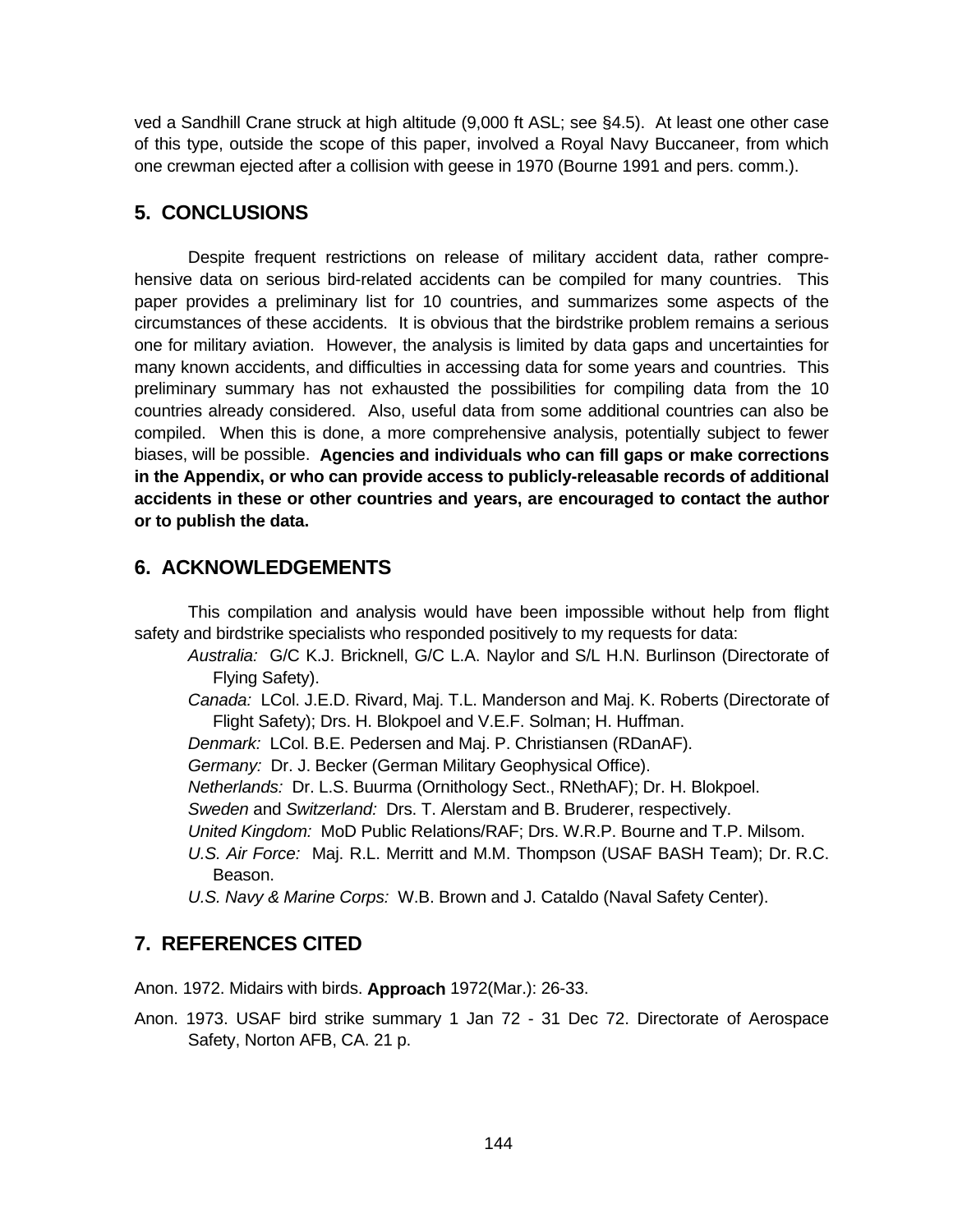- Bashow, D.L. 1991. Starfighter...the CF-104 era in Canadian fighter aviation 1961-1986. Fortress Publ., Stoney Creek, Ont. 223 p.
- Beason, R.C. 1975. A radar and direct visual study of the hazard to aircraft from bird migrations in the southwest. AFWL-TR-74-175. U.S. Air Force Weapons Lab., Kirtland AFB, NM. 14 p. NTIS AD-A008198.
- Bivings, B. and K.A. Medve. 1990. The U.S. Navy's Bird Aircraft Strike Hazard (BASH) problem 1985-1989. Proc. Bird Strike Commit. Europe 20 (Helsinki): 499-509.
- Blokpoel, H. 1966. [Survey of bird strikes in the Royal Netherlands Air Force, 1956-1965.] Flight Safety Sect., RNethAF, The Hague. 44 p. Dutch, Engl. summ.
- Blokpoel, H. 1976. Bird hazards to aircraft. Clarke, Irwin & Co., [Toronto, Ont.]. 236 p.
- Bourne, W.R.P. 1991. Gannets and aircraft at Troup Head. **Br. Trust Ornithol. News** 176:19.
- Brown, D. 1989. The Royal Navy and the Falklands War. Arrow, London, U.K. 384 p.
- Bruderer, B. 1976. Daten zum Vogelschlagproblem in der Schweiz. **Angew. Ornith.** 5(1): 1-12.
- Buurma, L.S. 1982. Birdweight and aircraftspeed in birdstrike statistics. Proc. Bird Strike Commit. Europe 16 (Moscow). WP 17. 12 p.
- Buurma, L.S. 1983. Increasing birdstrike rates and improved birdstrike analysis of the Royal Netherlands Air Force. p. 690-715 *In*: S.A. Morolo (ed.), Conference on aerospace transparent materials and enclosures, Scotsdale, AZ, July 1983. AFWAL-TR-83-4154. U.S. Air Force. NTIS AD-A140 701.
- Buurma, [L.]S. 1984. Key factors determining birdstrike and risks. **Int. J. Aviat. Safety** 2(1): 91-107.
- Campbell, D.L. 1967. J79 birdstrike manual for investigators. Can. Forces Headq., Directorate of Flight Safety [Ottawa, Ont.]. 51 p.
- CFHQ/DFS. n.d. Canadian Forces birdstrikes 1967-68. Can. Forces Headq., Directorate of Flight Safety [Ottawa, Ont.]. 38 p.
- Compton, D.E., M.J. Boulter and G.E. Meyer. 1973. Evaluation of the bird-aircraft strike hazard at Reese AFB, Texas. AFWL-DE-TN-73-017. U.S. Air Force Weapons Lab., Kirtland AFB, NM. 15 p.
- DeFusco, R.P. 1988. 1987 Air Force bird strike report. **Flying Safety** 44(Aug.): 2-5.
- DeFusco, R.P. and R.A. Turner. 1986. Dodging feathered bullets. **Flying Safety** 42(May): 24-26.
- Dolvin, J. 1987. Red-tailed Hawk vs. green-tailed Harrier. **Approach** 33(2): 4-7.
- Ethell, J. and A. Price. 1983. Air war South Atlantic. Sidgwick & Jackson, London, U.K. 260 p.
- Ferrari, V.J., Jr. 1966. An epidemiologic study of USAF bird strike damage and injury, 1960 to 1965. Air Force Safety & Inspection Center, Norton AFB, CA. 12 p. + Figs.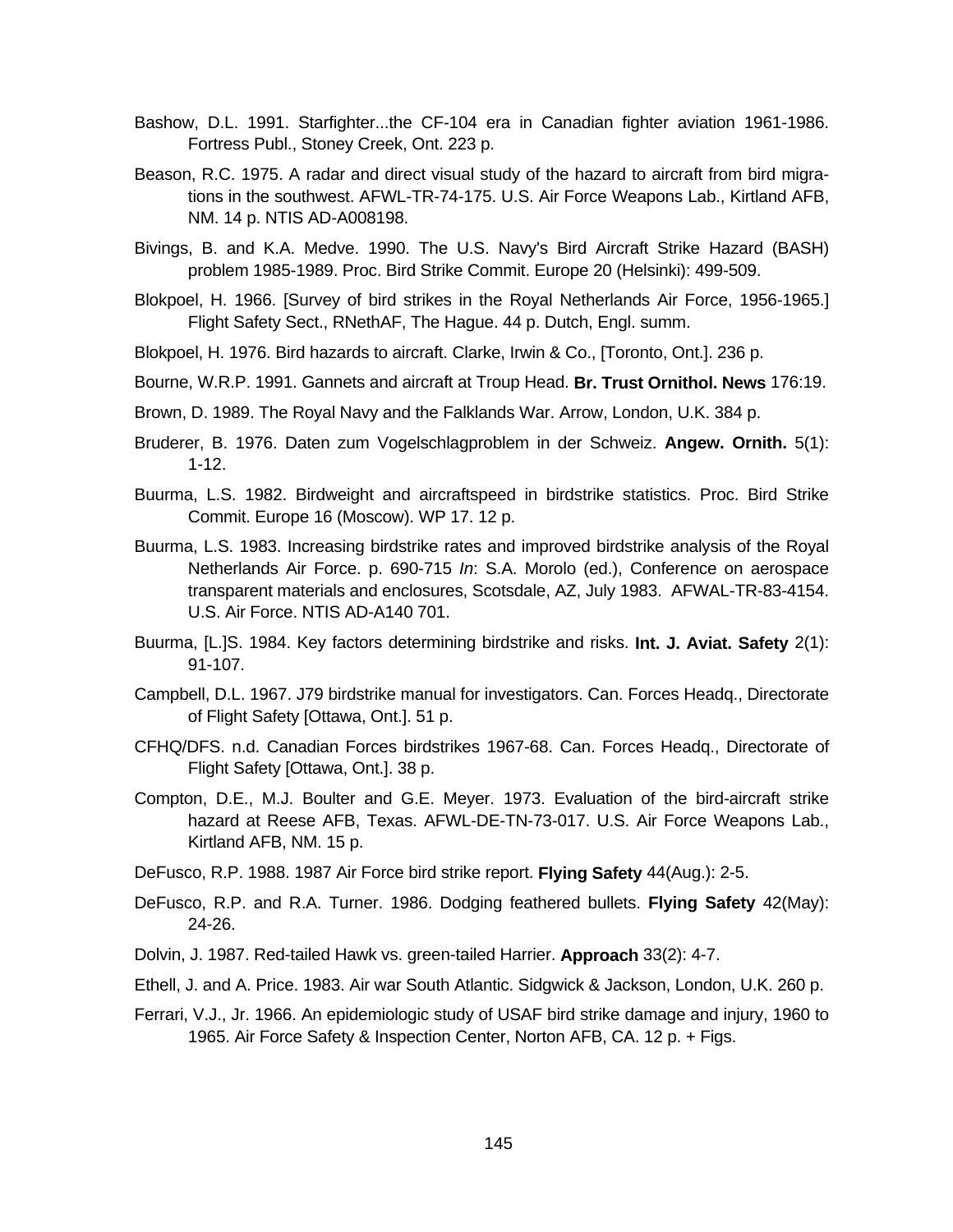- Greeley, B.M., Jr. 1988. Inquiry finds crash was inevitable after bird strike caused fire in B-1B. **Aviat. Week & Space Technol.** 1988(25 Jan.): 20-21.
- Hodge, P.E. 1987. Beware of the birds. **Flying Safety** 43(Aug.): 3-5.
- Jackson, R. 1989. Canberra/The operational record. Smithsonian Press, Washington, DC. 168 p.
- Langley, M. 1970. The birdstrike problem. **Science J. (Lond.)** 6(8): 55-60.
- Leeming, G.H. 1984. Military aircraft birdstrike analysis 1981. Proc. Bird Strike Commit. Europe 17 (Rome): 147-153.
- Lid, G. 1973. The bird-strike problem in Norway. Proc. Bird Strike Commit. Europe 8 (Paris). 12 p.
- Mason, F.K. 1986. Harrier, 3rd ed. Patrick Stephens, Wellingborough, U.K. 240 p.
- Merritt, R.L. 1990. Bird strikes to U.S. Air Force aircraft 1988-1989. Proc. Bird Strike Commit. Europe 20 (Helsinki): 511-518.
- Merritt, R.L. and R.L. Dogan. 1992. Bird strikes to U.S. Air Force aircraft 1987-1991. Proc. Bird Strike Commit. Europe 21 (Jerusalem): 393-401.
- MoD. 1988. Aircraft accident to Royal Air Force Bulldog T Mk1 XX514. Ministry of Defence Mil. Aircr. Accid. Summ. 22/88. 2 p.
- NDHQ/DFS. n.d. Birdstrikes to Canadian Forces aircraft/Report 1969, 70 & 71. Nat. Def. Headq., Directorate of Flight Safety [Ottawa, Ont.]. 49 p.
- Oliver, D. 1990. British military aircraft accidents/The last 25 years. Ian Allan, London, U.K. 144 p.
- Tillman, J. 1973. The co\$t of poultry. **TAC Attack** 1973(Sep.): 8-10.
- Thompson, M.M., R.P. DeFusco and T.J. Will. 1986. U.S. Air Force bird strikes 1983-1985. Proc. Bird Strike Commit. Europe 18, Pt. II (Copenhagen): 149-159.
- Turner, C.J. 1987. Bird hazards in aviation--the RAF view. p. 7-11 *In*: Proc. Symp. on 'Bird Hazards in Aviation', London, Oct. 1987. Roy. Aeronaut. Soc., London, UK. 82 p.
- Wilson, S. 1989a. Lincoln, Canberra and F-111 in Australian service. Aerospace Publ., Weston Creek, ACT. 184 p.
- Wilson, S. 1989b. Meteor, Sabre and Mirage in Australian service. Aerospace Publ., Weston Creek, ACT.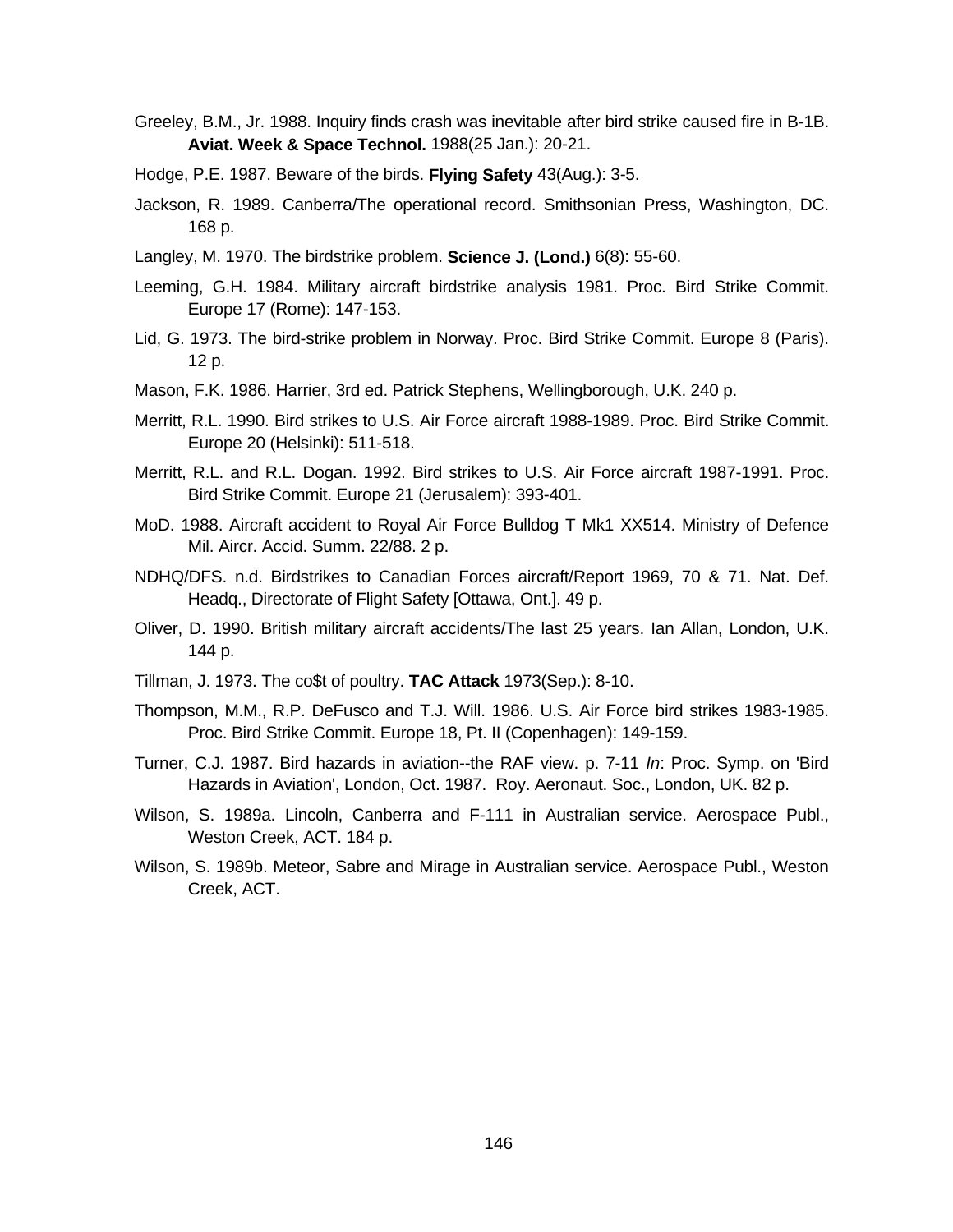# APPENDIX. Some serious military aircraft accidents attributable to birds.

For explanatory notes, see last page of Appendix. Blanks denote "unknown".

|         |                     |                                                                  |          |              | No.  | Accid.    |                |                |                | Flight         |      | <b>Type</b>     | Altitude   |         |   | Parts         |   |
|---------|---------------------|------------------------------------------------------------------|----------|--------------|------|-----------|----------------|----------------|----------------|----------------|------|-----------------|------------|---------|---|---------------|---|
| Date    | Location            |                                                                  | Aircraft |              | Eng  | Cat-      |                | # Aircrew      |                | Phase/         |      | οf              | <b>AGL</b> | Speed   |   | <b>Struck</b> |   |
| (Y M D) | <b>Where Struck</b> |                                                                  |          | Type/Subtype | ines | egory     | T.             | E. K.          |                |                | Time | <b>Bird</b>     | (feet)     | (knots) |   | W/E/O         |   |
|         |                     | Australian Defence Force (all cases are RAAF; 1962 to July 1994) |          |              |      |           |                |                |                |                |      |                 |            |         |   |               |   |
| 620911  | Malaysia            | <b>Butterworth</b>                                               | $F-86$   | Avon         | 1    | <b>WO</b> |                |                | $\mathbf 1$    | <b>TO</b>      | D    | unkn. bird      | TO         | 200     |   | F             |   |
| 720427  | Aust/NT             | Darwin                                                           | Mir.III  | <b>OA</b>    | 1    | <b>WO</b> | 1              | 1              | 0              | C <sub>1</sub> | D    | unkn. bird      | 1500       | 350     |   | F             |   |
| 770930  | Aust/NS             | Evans Head Ra.                                                   | $F-111$  | C            | 2    | <b>WO</b> | $\overline{2}$ | $\overline{2}$ | $\overline{2}$ | CrH            | D    | Pelicans, Aus.? | 2000       | 465     | P |               | M |
|         |                     | Canadian Armed Forces (RCAF/CAF; 1964 to July 1994)              |          |              |      |           |                |                |                |                |      |                 |            |         |   |               |   |
| 641027  | France              | <b>Troyes</b>                                                    | CF-104   |              |      | <b>WO</b> |                | 1              | $\pmb{0}$      | CrH            | D    | corvid?         | 2000       | 200     |   | F             |   |
| 650916  | W.Germ.             | Zweibrucken                                                      | CF-104   |              |      | <b>WO</b> | 1              | 1              | 0              | Ap             | D    | unkn. bird      | 3000       | 300     |   | F             |   |
| 650916  | France              | Boen~                                                            | CF-104 D |              |      | <b>WO</b> | $\overline{2}$ | $\overline{2}$ | 0              | CrL            | D    | unkn. bird      | 7-1000     | 410     |   | F             |   |
| 660321  | W.Germ.             | Eschau                                                           | CF-104   |              |      | <b>WO</b> | 1              | 1              | $\mathbf 0$    | CrL            | D    | unkn. bird      | 1000       | 410     |   |               |   |
| 661012  | Can/Alb.            | Cold L                                                           | CF-104   |              |      | <b>WO</b> | 1              |                | 0              | CrH            | D    | Goose, Snow     | 2000       | 420     |   | F             |   |
| 670330  | Can/Alb.            | Cold L                                                           | CF-104   |              |      | <b>WO</b> |                |                | 0              | CI             | D?   | unkn. bird      | < 500      | 400     |   | F             |   |
| 670718  | Denmark             | Kattegat                                                         | CF-104   |              |      | <b>WO</b> | 1              |                | 0              | CrL            | D    | gull?           | 300        | 420     |   | F             |   |
| 681115  | Can/Sas.            | Unity                                                            | CF-104   |              |      | <b>WO</b> |                |                | 0              | CrL            | D    | ducks           | 250        | 420     | S | F             |   |
| 690425  | France              | Niefem                                                           | CF-104   |              |      | <b>WO</b> | 1              |                | 0              | CrL            | D    | large           | 800        | 420     | P |               |   |
| 690819  | Can/Alb?            | Cold L                                                           | CF-104   |              |      | <b>WO</b> | 1              |                | $\mathbf 0$    | CrL            | D    | hawk?           | 150        | 580     |   | F F           |   |
| 740527  | Can/Alb.            | Cold L                                                           | CF-104   |              |      | <b>WO</b> | 1              | 1              | 0              | CrL            | D    | large?          | 100        |         |   | F             |   |
| 760511  | Can/Sas.            | Moose Jaw                                                        | Tutor    |              |      | <b>WO</b> | $\overline{2}$ | $\overline{2}$ | $\mathbf 0$    | <b>TG</b>      | D    | unkn. bird      | $500$      |         |   | F             |   |
| 760531  | Can/Sas.            | Regina                                                           | Tutor    |              |      | <b>WO</b> | $\overline{2}$ | $\overline{2}$ | $\overline{2}$ | CI             | D    | Duck, Mallard   | 6-800      |         |   | F             |   |
| 780818  | W.Germ.             | Oberthal                                                         | CF-104   |              |      | <b>WO</b> | 1              | 1              | 0              | CrL            | D    | unkn. bird      | 800        | 420     |   |               |   |
| 800624  | Can/Alb.            | Cold L~                                                          | CF-104 D |              |      | <b>WO</b> | $\overline{2}$ | $\overline{2}$ | 0              | CrL            | D    | unkn. bird      | 250        | 530     |   | F             |   |
| 810316  | W.Germ.             | Leipheim~                                                        | CF-104 D |              |      | <b>WO</b> | $\overline{2}$ | $\overline{2}$ | 0              | CrL            | D    | buzzard         | 500        | 510     |   | F             |   |
| 910226  | Can/Sas.            | Moose Jaw                                                        | Tutor    |              |      | <b>WO</b> | $\overline{2}$ | $\overline{2}$ | $\mathbf 0$    | CI             | D    | unkn.bird       | 100        | 150     |   | F             |   |
|         |                     | Germany/West (GAF, incl. Navy; 1962 to July 1994)                |          |              |      |           |                |                |                |                |      |                 |            |         |   |               |   |
| 620411  | W.Germ.             | Augsburg-NW                                                      | $F-84$   |              |      | <b>WO</b> |                |                | 0              | CrL            |      | buzzard         | 500        | $<$ 450 | P |               |   |
| 640805  | W.Germ.             | <b>Furstenfeldbruck</b>                                          | $G-91$   |              |      | <b>WO</b> |                |                | $\Omega$       | CI             |      | pigeons         | 100        | 160     |   | F             |   |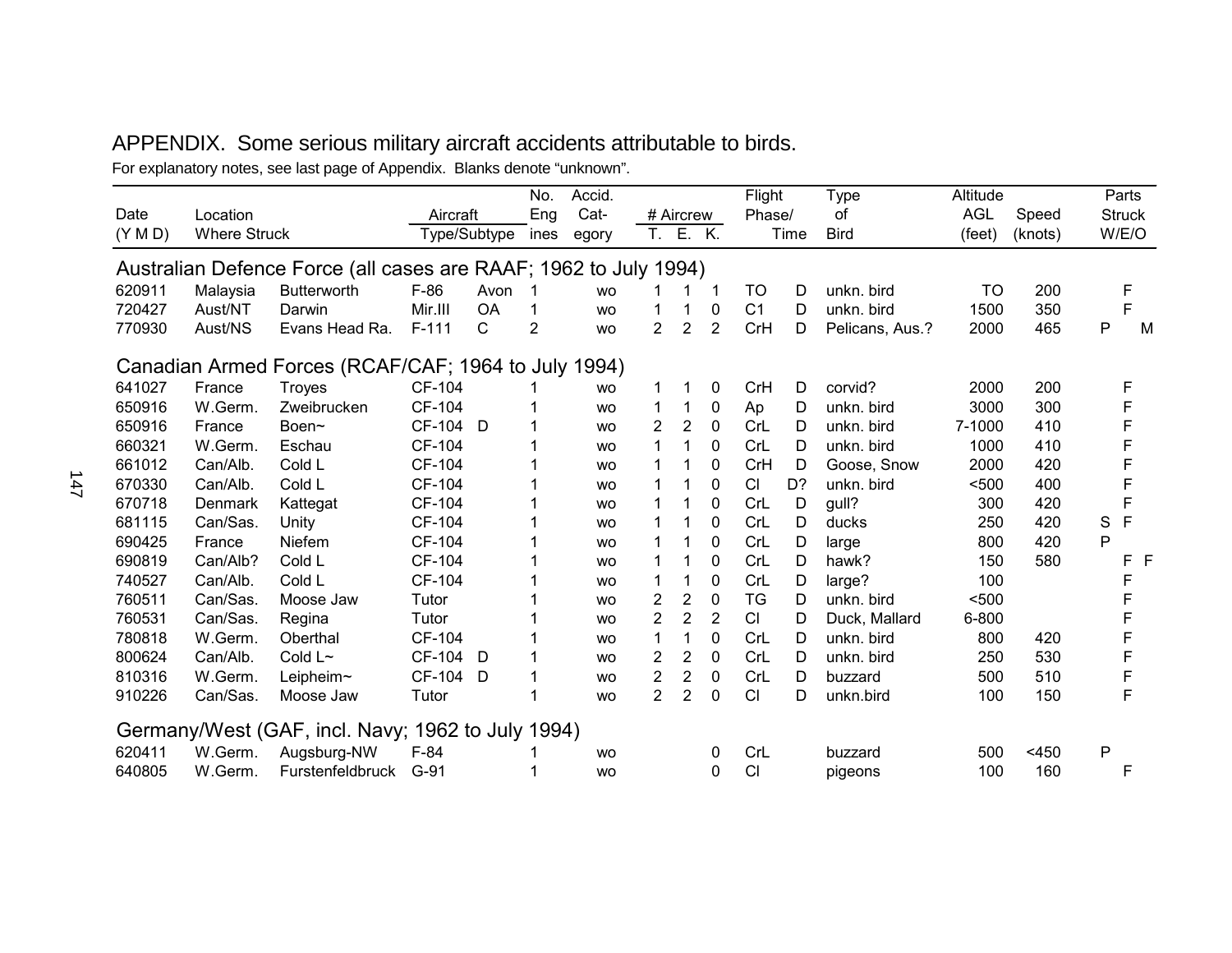|         |                     |                                          |               | No.       | Accid.    |   |           |          | Flight    |      | <b>Type</b>     | Altitude   |         | Parts         |
|---------|---------------------|------------------------------------------|---------------|-----------|-----------|---|-----------|----------|-----------|------|-----------------|------------|---------|---------------|
| Date    | Location            |                                          | Aircraft      | Eng       | Cat-      |   | # Aircrew |          | Phase/    |      | of              | <b>AGL</b> | Speed   | <b>Struck</b> |
| (Y M D) | <b>Where Struck</b> |                                          | Type/Subtype  | ines      | egory     |   | T. E. K.  |          |           | Time | <b>Bird</b>     | (feet)     | (knots) | W/E/O         |
| 670428  | W.Germ.             | <b>Bad Neinberg</b>                      | $F-104$       |           | <b>WO</b> |   |           | 0        | CrL       |      | duck            | 1000       | 200     | F             |
| 670516  | W.Germ.             | Elbe estuary                             | $F-104$       |           | <b>WO</b> |   |           | 0        | CrL       |      | gulls           | 500        | 450     | P             |
| 691130  | W.Germ.             | Schwabish Hall                           | $F-104$       |           | <b>WO</b> |   |           | 0        | CrL       |      | duck?           | 800        | 450     | F             |
| 710907  | W.Germ.             | Eiderstedt Pen.                          | G-91          |           | <b>WO</b> |   |           | 0        | CrH       |      | gulls           | 1200       | $<$ 450 | P             |
| 720801  | W.Germ.             | Bremen-N                                 | $G-91$        |           | <b>WO</b> |   |           | 0        | CrL       |      | buzzard         | 500        | 360     | F             |
| 760315  | W.Germ.             | Eiderstedt Pen.                          | $F-104$       |           | <b>WO</b> |   |           | 0        | CrL       |      | Goose, Barnacle | 800        | 420     | F             |
| 760809  | W.Germ.             | Brake/Weser                              | $G-91$        |           | <b>WO</b> |   |           | 0        | CrL       |      | buzzard         | 500        | 360     | F             |
| 770419  | Denmark             | Moen                                     | $F-104$       |           | <b>WO</b> |   |           | $\Omega$ | CrL       |      | gulls           | 300        | 450     | F<br>P        |
| 771007  | W.Germ.             | <b>Bad Schwalbach</b>                    | <b>TF-104</b> |           | <b>WO</b> |   |           | 0        | CrL       |      | pigeons         | 800        | 450     | F             |
| 780818  | W.Germ.             | Heligoland                               | $F-104$       |           | <b>WO</b> |   |           | 0        | CrL       |      | gulls           | 500        | 400     | F             |
| 780919  | Denmark             | Anholt                                   | $F-104$       |           | <b>WO</b> |   |           | 0        | CrL       |      | gull            | 200        | 450     | F             |
| 781010  | France              | Nancy-W                                  | $F-104$       |           | <b>WO</b> |   |           | $\Omega$ | CrL       |      | crows           | 800        | 420     | F             |
| 781207  | W.Germ.             | Schleswig                                | $F-104$       |           | <b>WO</b> |   |           | 0        | CrL       |      | ducks           | 800        | 480     | F             |
| 790417  | W.Germ.             | Eiderstedt Pen.                          | $F-104$       |           | <b>WO</b> |   |           | 0        | CrL       |      | Shelduck        | 800        | 440     | F             |
| 810706  | W.Germ.             | Niederstetten                            | $F-104$       |           | <b>WO</b> |   |           | 0        | CrL       |      | buzzard         | 600        | 450     | F             |
| 810817  | France              | Ollieres                                 | $F-104$       |           | <b>WO</b> |   |           | 0        | CrL       |      | buzzard?        | 500        | 450     | F             |
| 810826  | Denmark             | Oksbol Range                             | $F-104$       |           | <b>WO</b> |   |           | 0        | CrL       |      | gulls           | 150        | 500     | F             |
| 820421  | Italy               | Frasca Ra./Sard.                         | $F-104$       |           | <b>WO</b> |   |           | 0        | CrL       |      | unkn. bird      | low        | 450     | F             |
| 820804  | W.Germ.             | Hohenfels Range                          | $F-104$       |           | <b>WO</b> |   |           | 0        | CrL       |      | unkn. bird      | low        | 400     | F             |
| 850208  | Denmark             | Bornholm                                 | $F-104$       |           | <b>WO</b> |   |           | 0        | CrL       |      | gull            | 350        | 450     | F             |
|         |                     | Netherlands (RNethAF; 1956 to July 1994) |               |           |           |   |           |          |           |      |                 |            |         |               |
| 590220  | Nether.             | Soesterberg                              | Hunter        | Mk.6<br>1 | <b>WO</b> |   | 1         | 0        | CI?       |      | unkn. bird      | < 8000     |         | F             |
| 590915  | W.Germ.             | Gronau                                   | Hunter        | Mk.6      | <b>WO</b> | 1 | 1         | 0        | CrH       | N    | unkn. bird      | 2500       |         | F             |
| 600707  | Nether.             | Leeuwarden                               | Hunter        | Mk.4      | <b>WO</b> | 1 | 0         | 0        | <b>TO</b> | N    | gulls           | 0          |         | F             |
| 610620  | Nether.             | Eindhoven                                | F<br>$F-84$   |           | <b>WO</b> |   | 0         | 0        | <b>TO</b> |      | unkn. bird      | 0          |         |               |
| 640729  | Nether.             | Soest.>Leeuw.                            | Hunter        | Mk.6      | <b>WO</b> |   | 0         | 0        | CI        |      | unkn. bird      | low        |         |               |
| 750711  | W.Germ.             | Wiesbaden                                | $NF-5$<br>A   | 2         | <b>WO</b> | 1 |           |          | <b>TO</b> |      | Kestrel         | 0          |         |               |
|         |                     |                                          |               |           |           |   |           |          |           |      |                 |            |         |               |

APPENDIX. Some serious military aircraft accidents attributable to birds (cont'd). For explanatory notes, see last page of Appendix. Blanks denote "unknown".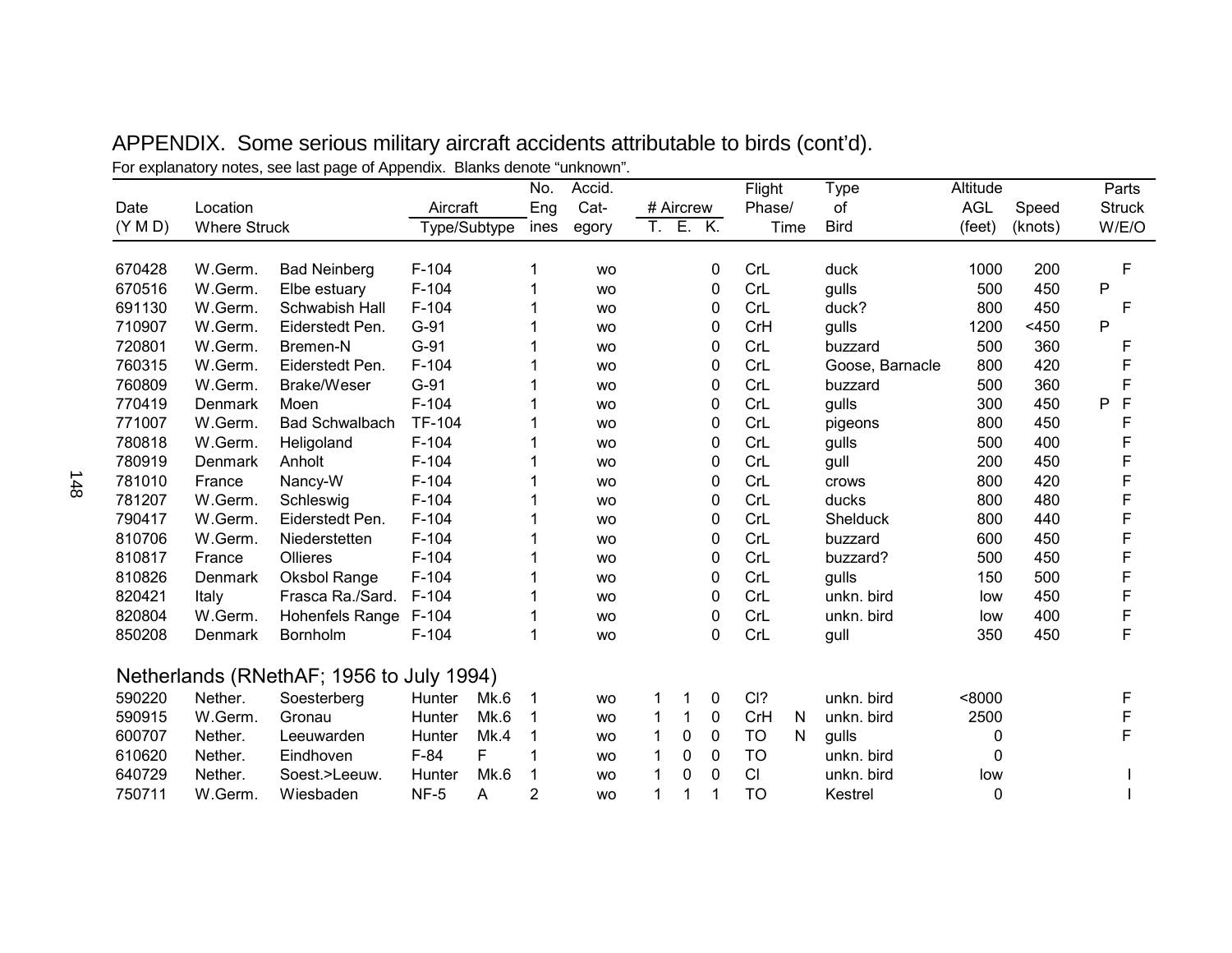|         |                     | i or cypianatory notes, see last page or Appenian. Diaring acribite |          |              | No.                     | $"$ . The property of $\sim$<br>Accid. |                |                |                | Flight    | Type                | Altitude   |           |     | Parts         |
|---------|---------------------|---------------------------------------------------------------------|----------|--------------|-------------------------|----------------------------------------|----------------|----------------|----------------|-----------|---------------------|------------|-----------|-----|---------------|
| Date    | Location            |                                                                     | Aircraft |              | Eng                     | Cat-                                   |                | # Aircrew      |                | Phase/    | οf                  | <b>AGL</b> | Speed     |     | <b>Struck</b> |
| (Y M D) | <b>Where Struck</b> |                                                                     |          | Type/Subtype | ines                    | egory                                  |                | T. E. K.       |                | Time      | <b>Bird</b>         | (feet)     | (knots)   |     | W/E/O         |
| 790301  | W.Germ.             | Steinfeld                                                           | $F-104$  |              |                         | <b>WO</b>                              |                | 1              | 0              | CrH       | buzzard?            | >2500      |           |     | F             |
| 811201  | W.Germ.             | Jever                                                               | $F-104$  | G            | 1                       |                                        | 1              | 0              | $\mathbf 0$    | CrL       | Duck, Eider         | 4-500      |           |     |               |
| 831004  |                     |                                                                     | $F-16$   |              |                         | <b>WO</b>                              |                |                |                | <b>TO</b> |                     |            |           |     | F             |
|         | Nether.             | Leeuwarden                                                          |          | A            | 1                       | <b>WO</b>                              | 1              | 0              | $\mathbf{1}$   |           | Heron, Grey         | 0          |           |     |               |
| 900504  | Nether.             | Eindhoven                                                           | $NF-5$   | A            | $\overline{2}$          | dbr                                    | $\mathbf{1}$   | 1              | $\mathbf 0$    | <b>TG</b> | pigeon              | low        |           |     |               |
|         |                     | Norway (RNorAF; may be incomplete)                                  |          |              |                         |                                        |                |                |                |           |                     |            |           |     |               |
| 7108    | Norway?             |                                                                     | $F-5$    |              | $\overline{\mathbf{c}}$ | <b>WO</b>                              | 1              | 0              | 1              | CrL       | Gull, Les.Bl-b.     | low        | $3 - 400$ | P   |               |
| 810602  | Norway              | southern                                                            | $F-16$   |              | $\mathbf{1}$            | <b>WO</b>                              | $\mathbf{1}$   | $\mathbf{1}$   | $\mathbf 0$    |           | Crane               | low        |           | P   |               |
|         |                     | Swedish Air Force (1967 to 1988)                                    |          |              |                         |                                        |                |                |                |           |                     |            |           |     |               |
| 670627  | Sweden              | Ronneby                                                             | Lansen A |              | 1                       | <b>WO</b>                              | 2              | 0              | $\mathbf 0$    | CI        | gull                | 20         | <b>TO</b> |     | F             |
| 690313  | Sweden              | Skagerrak                                                           | Lansen A |              | 1                       | <b>WO</b>                              | 2              | $\overline{c}$ | $\pmb{0}$      | CrL       | large               | 100        | 430       |     | F             |
| 700531  | Sweden              | Soderhamn                                                           | Lansen A |              | 1                       | <b>WO</b>                              | $\overline{2}$ | $\overline{2}$ | 2              | CI        | <b>Starlings</b>    | 35         | 175       |     | F             |
| 730416  | Sweden              | G. Bothnia                                                          | Draken S |              | 1                       | <b>WO</b>                              | 1              |                | 1              | CrL       | unkn. bird          | 165        | 595       |     |               |
| 731017  | Sweden              | Norrkoping                                                          | Draken   | J.           | 1                       | <b>WO</b>                              | 1              | 0              | $\mathbf 0$    | <b>TO</b> | gulls               | 0          | 165       | S   |               |
| 741005  | Sweden              | S Baltic Sea                                                        | Lansen A |              | 1                       | <b>WO</b>                              | 1              | 1              | $\mathbf 1$    | CrL       | unkn. bird          | 165        | 430       |     | F             |
| 760830  | Sweden              | Nykoping                                                            | Lansen   | <sub>S</sub> | 1                       | <b>WO</b>                              | $\overline{2}$ | $\overline{2}$ | $\mathbf{0}$   | CI        | unkn. bird          | <b>TO</b>  | 160       |     | F             |
| 770321  | Sweden              | Skagerrak                                                           | Viggen   | AJ           | 1                       | <b>WO</b>                              | 1              | 0              | $\mathbf 1$    | CrL       | bird (prob.)        | ~185       | 595       | S   |               |
| 770901  | Sweden              | Karlsborg                                                           | Lansen A |              | 1                       | <b>WO</b>                              | 1              | 0              | $\mathbf 0$    | <b>TO</b> | small               | $\Omega$   | 110       |     |               |
|         |                     | Swiss Air Force (only reported case)                                |          |              |                         |                                        |                |                |                |           |                     |            |           |     |               |
| 741023  | Switz.              | Payerne AFB                                                         | Mir.III  | S            | 1                       | <b>WO</b>                              | 1              | 1              | $\mathbf 0$    | CI        | D<br>Gulls, Bl.-hd. | 50         | 190       | S F |               |
|         |                     | United Kingdom (RAF only; 1980 to 1993)                             |          |              |                         |                                        |                |                |                |           |                     |            |           |     |               |
| 800312  | <b>UK</b>           | Lampeter, Wales                                                     | Harrier  | GR.3         | 1                       | <b>WO</b>                              | 1              | 1              | 0              | CrL       | D<br>buzzard        | low        |           | S F |               |
| 800731* | <b>UK</b>           | Elvington                                                           | Jet Pro  | T.3A         |                         | <b>WO</b>                              |                | 1              | 0              | <b>TO</b> | unkn. bird          | TO         |           |     |               |
| 801117  | UK                  | Kinloss, Scotl.                                                     | Nimrod   | MR.2         | 4                       | <b>WO</b>                              | 20             | na             | $\overline{2}$ | CI        | т<br>gulls (2 spp.) | 20         |           |     | F M           |

# APPENDIX. Some serious military aircraft accidents attributable to birds (cont'd). For explanatory notes, see last page of Appendix. Blanks denote "unknown".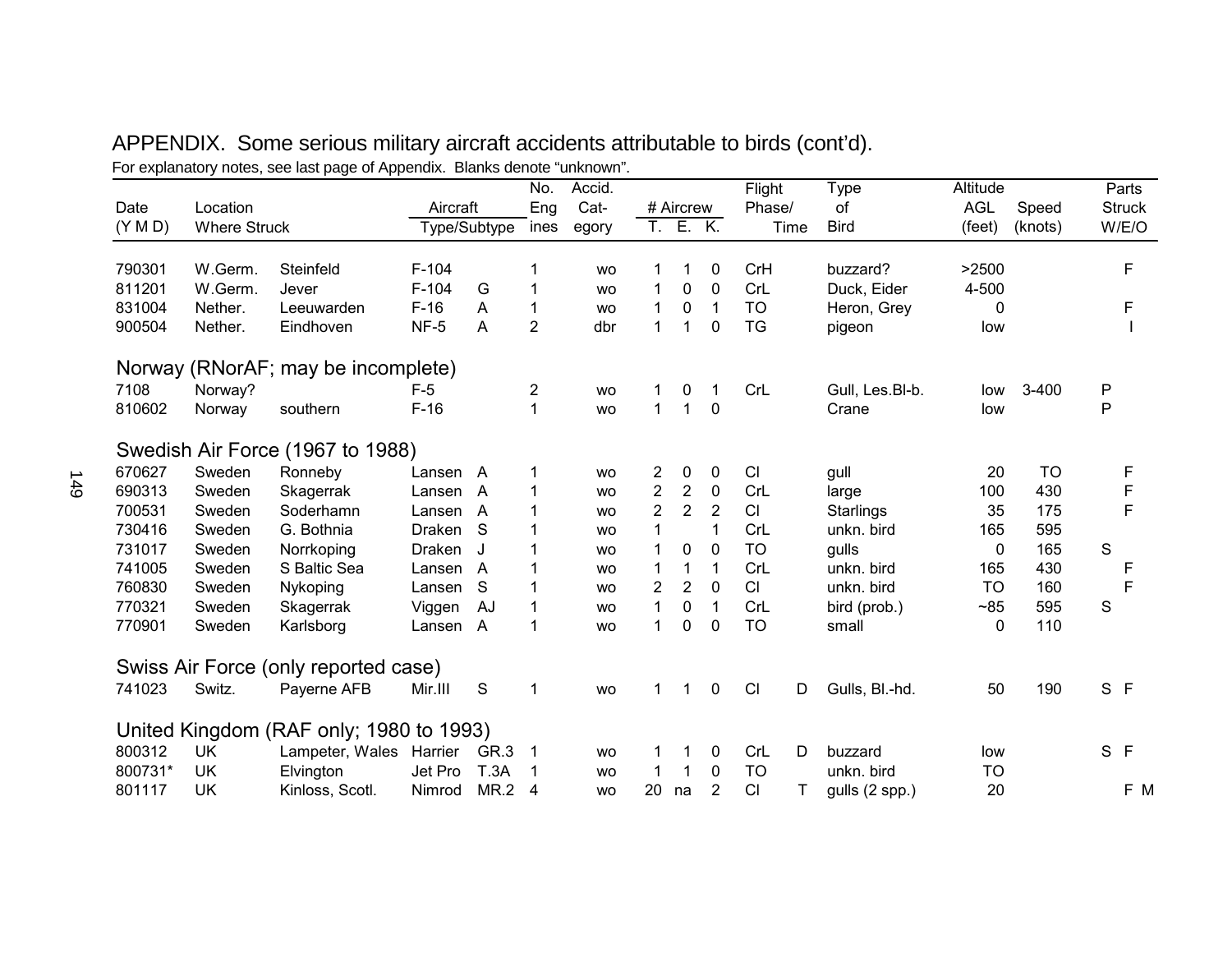|                       |                     | explainatory motod, doo ladt page of ripportalist. Diamito                                |                |                 | No.            | Accid.    |                |                |              | Flight         |   | <b>Type</b>          | Altitude   |         |     | Parts         |       |
|-----------------------|---------------------|-------------------------------------------------------------------------------------------|----------------|-----------------|----------------|-----------|----------------|----------------|--------------|----------------|---|----------------------|------------|---------|-----|---------------|-------|
| Date                  | Location            |                                                                                           | Aircraft       |                 | Eng            | Cat-      |                | # Aircrew      |              | Phase/         |   | of                   | <b>AGL</b> | Speed   |     | <b>Struck</b> |       |
| (Y M D)               | <b>Where Struck</b> |                                                                                           | Type/Subtype   |                 | ines           | egory     |                | T. E. K.       |              | Time           |   | <b>Bird</b>          | (feet)     | (knots) |     | W/E/O         |       |
| 81[0601*]             | UK?                 | Forfar, Scotl.?                                                                           | Jaguar         | T <sub>.2</sub> | 2              | <b>WO</b> | 2              | 2              | 0            |                |   | Gull, Bl.-hd.        |            |         |     |               | P F M |
| 81[0724*              | UK?                 | off Devon?/ETPS                                                                           | Jaguar         | T.2             | $\overline{2}$ | <b>WO</b> | $\overline{2}$ | $\overline{2}$ | 1            |                |   | unkn. bird           |            |         |     |               |       |
| 821020*               | <b>UK</b>           | Chivenor                                                                                  | Hawk           | T.1             | 1              | <b>WO</b> |                | 1              | 0            | Ap             | N | unkn. bird           | low        |         |     |               |       |
| 830919                | UK                  | Lossiemouth                                                                               | Jaguar         | GR.1            | 2              | <b>WO</b> |                | 1              | 0            | Ap             |   | unkn. birds          | 100        |         |     |               | F M   |
| 831121*               | <b>UK</b>           | Yorkshire                                                                                 | Jet Pro        | <b>T.3A</b>     | 1              | <b>WO</b> | $\overline{2}$ | $\overline{2}$ | $\mathbf 0$  | Cr?            |   | unkn. bird           |            |         |     |               |       |
| 840815                | UK                  | Cranwell                                                                                  | JetPro         | T.3A            | 1              | dbr       | $\overline{2}$ | 0              | $\mathbf{0}$ | CI             |   | <b>AVOIDING BIRD</b> | 25         | low     |     |               |       |
| 841107                | <b>UK</b>           | Mona, Wales                                                                               | Hawk           | T.1             | 1              | <b>WO</b> | $\overline{2}$ | $\overline{2}$ | $\mathbf{0}$ | <b>TG</b>      |   | Lapwings             | v.low      |         |     | F             |       |
| 841129                | S. Atlan.           | Stanley, Falkl.                                                                           | Harrier        | GR.3            |                | <b>WO</b> | $\mathbf{1}$   | 1              | 0            | CrL            | D | seabird, large       | 250        | 480     | S   |               | E     |
| 860929                | <b>UK</b>           | Thirsk~, Yorks.                                                                           | <b>Bulldog</b> | T.1             | 1 p.           | <b>WO</b> | $\overline{2}$ | na             | $\mathbf 0$  | CI             |   | <b>AVOID "BIRDS"</b> | ~250       |         |     |               |       |
| 890914                | <b>UK</b>           | Abingdon                                                                                  | Tornado GR.1   |                 | 2              | <b>WO</b> | $\overline{2}$ | $\overline{2}$ | 0            | CI             |   | unkn. birds          | <b>TO</b>  |         |     | F             |       |
| 910925                | <b>UK</b>           | Humberside                                                                                | Harrier        | <b>T.4A</b>     |                | <b>WO</b> | $\overline{2}$ | $\overline{2}$ | $\mathbf 0$  | CrL            |   | Gull, Bl.-hd.        | low        |         | P   |               |       |
| 930628                | <b>UK</b>           | Heckingt., Lincs                                                                          | Harrier        | GR.7            | 1              | <b>WO</b> | $\mathbf 1$    | 1              | 0            | CrL            |   | bird (prob.)         |            |         |     |               |       |
|                       |                     | U.S. Air Force (incl. Air Nat. Guard; 1962 to July 1994; probably incomplete before 1974) |                |                 |                |           |                |                |              |                |   |                      |            |         |     |               |       |
| 621010*               | <b>USA/MA</b>       | <b>Westover AFB</b>                                                                       | $F-102$        |                 |                | wo?       |                |                |              |                |   | Starlings            |            |         |     |               |       |
| 641031                | <b>USA/TX</b>       | Houston                                                                                   | $T-38$         | A               | $\overline{2}$ | <b>WO</b> |                |                | 1            | Ap             |   | Goose, Snow          | 1500       | 280     | P F |               |       |
| 66                    | USA?                |                                                                                           | T-38?          |                 | $\overline{2}$ | <b>WO</b> | 2?             | 0              | $\mathbf{0}$ | <b>TO</b>      |   | unkn. bird           | 0          |         |     | F             |       |
| 66                    | USA?                |                                                                                           | $F-100$        |                 |                | <b>WO</b> |                | 0              | 0            | <b>TO</b>      |   | gull                 | 0          |         |     |               |       |
| 66                    | USA?                |                                                                                           | $T-38$         |                 | $\overline{2}$ | <b>WO</b> | 2              | $\overline{2}$ | 0            | CI             |   | Gulls, Ring-bil.     | 1500       | 350     | P   | $\mathsf{F}$  |       |
| 6610                  | <b>USA/TX</b>       | Reese AFB                                                                                 | $T-37$         |                 | $\overline{2}$ | 1K/RTB    | $\overline{2}$ | 0              | 1            | CrH            | Τ | Crane, Sandhill      | 1200       | 240     | P   |               |       |
| 67                    | USA?                |                                                                                           | $T-38$         |                 | $\overline{2}$ | <b>WO</b> | $\mathbf 1$    | 0              | 1            | Ap             |   | unkn. bird           |            | 280     | P   |               |       |
| 6709*                 | USA?                |                                                                                           | $F-100$        |                 |                | <b>WO</b> |                |                |              |                |   | hawk                 |            |         |     |               |       |
| 68                    | USA?                |                                                                                           | $F-100$        |                 |                | <b>WO</b> | $\overline{1}$ | 0?             | 1            | CrL            |   | unkn. bird           | 1000       | 450     | Ρ   |               |       |
| 68                    | USA?                |                                                                                           | $F-100$        |                 |                | <b>WO</b> | $\overline{2}$ | $\overline{2}$ | 0            | CrL            |   | Eagle, Golden        | 350        | 475     | P   |               |       |
| 69                    | USA?                |                                                                                           | $T-37$         | B               | $\overline{2}$ | <b>WO</b> | $\overline{1}$ | 0              | 1            | CI             |   | vulture              | 1200       | 195     | P   |               |       |
| $6$ $\frac{2}{1}$ $*$ | USA?                |                                                                                           | helic          |                 |                | wo?       |                | na             | 1            |                |   | unkn. bird           |            |         | P   |               |       |
| 70                    | USA?                |                                                                                           | $T-37$         | B               | $\overline{2}$ | 1K/RTB    | 2              | $\mathbf 0$    | 1            | C <sub>l</sub> |   | Vulture, Turkey      | 2000       | 195     | P   |               |       |
| 70                    | USA?                |                                                                                           | $T-38$         | Α               | $\overline{2}$ | <b>WO</b> | $\overline{2}$ | 2              | 0            | CI             | т | small                | 500        | 270     | S   |               | F N   |

| APPENDIX. Some serious military aircraft accidents attributable to birds (cont'd). |
|------------------------------------------------------------------------------------|
| For explanatory notes, see last page of Appendix. Blanks denote "unknown".         |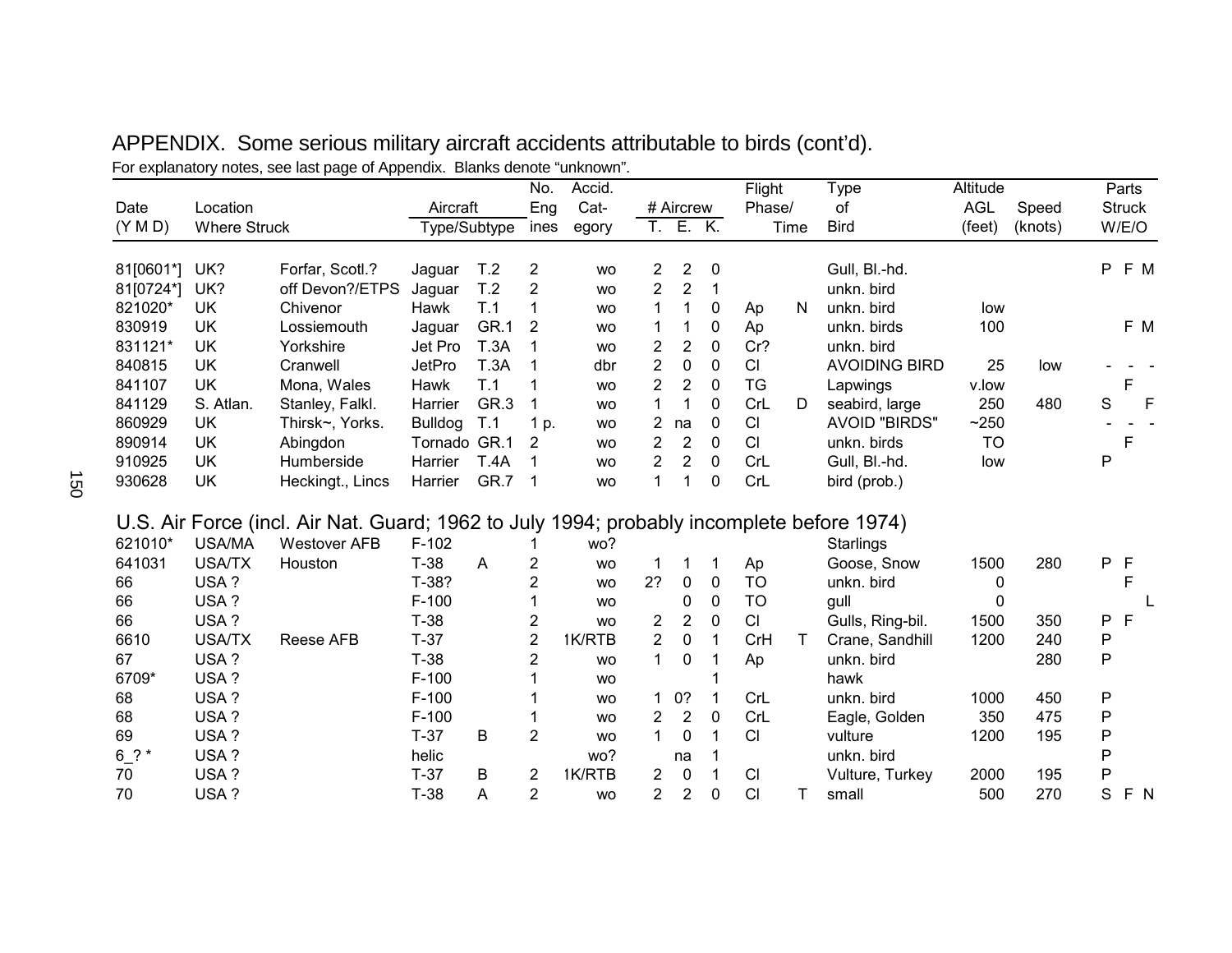| Date      | Location            | . .                   | Aircraft     |              | No.<br>Eng              | Accid.<br>Cat- |                | # Aircrew      |                | Flight<br>Phase/ |      | Type<br>οf           | Altitude<br><b>AGL</b> | Speed     |   | Parts<br><b>Struck</b> |     |
|-----------|---------------------|-----------------------|--------------|--------------|-------------------------|----------------|----------------|----------------|----------------|------------------|------|----------------------|------------------------|-----------|---|------------------------|-----|
| (Y M D)   | <b>Where Struck</b> |                       |              | Type/Subtype | ines                    | egory          | T.             |                | E. K.          |                  | Time | <b>Bird</b>          | (feet)                 | (knots)   |   | W/E/O                  |     |
| 71        | USA?                |                       | $RF-4$       | C            | $\overline{2}$          | 1E/RTB         | 2              |                | 0              | CrL              |      | Vulture, Black       | 500                    | 480       | P |                        |     |
| 71        | USA?                |                       | $F-101$      | B            | $\overline{\mathbf{c}}$ | <b>WO</b>      | 2              | 0              | $\overline{2}$ | <b>TO</b>        |      | small                | 0                      | 100       |   |                        |     |
| 71        | USA?                |                       | $F-111$      |              | $\overline{2}$          | <b>WO</b>      | 2              | 2              | 0              | CrL              | D    | Vulture, Turkey      | 500                    | 492       | Ρ |                        |     |
| 72        | USA?                |                       | $T-38$       | A            | $\overline{2}$          | 1E/RTB         | $\overline{2}$ | $\mathbf 1$    | 0              | CrH              |      | Crane, Sandhill      | [9000]                 | 300       | P |                        |     |
| 73(early) | USA/UT              | Zion Nat. Pk.         | $F-111$      | A            | $\mathbf 2$             | <b>WO</b>      | $\overline{2}$ | $\overline{2}$ | $\mathbf 0$    | CrL              |      | Swift, Wh. thr.      | 300                    | 400       | P |                        |     |
| 740114    | <b>USA/TX</b>       | Randolph AFB          | $T-38$       | A            | $\overline{2}$          | <b>WO</b>      |                |                | $1+$           | <b>CI</b>        |      | unkn. bird           | 600                    | 270       | S |                        |     |
| 740506    | <b>USA/TX</b>       | Randolph AFB          | $T-38$       | A            | $\overline{2}$          | <b>WO</b>      |                |                | 0?             | <b>TO</b>        |      | unkn. bird           | 0                      |           |   |                        |     |
| 750305    | Europe?             |                       | $F-111$      | E            | $\overline{2}$          | <b>WO</b>      | 2 <sup>2</sup> |                | 0?             | CrL              |      | gulls                | 1000                   |           | ? |                        | ? M |
| 751105    | Europe?             |                       | $F-111$      | E            | $\overline{2}$          | <b>WO</b>      | 2?             |                | 0?             | CrL              |      | duck                 | 400                    | 480       | S |                        |     |
| 790727    | USA/AZ              | Davis-Monthan~        | $A-10$       | A            | $\overline{2}$          | <b>WO</b>      | 1              | 1              | 0              | CrH              |      | unkn. bird           | 1100                   |           |   |                        |     |
| 801113    | Spain               | Bardenas Range        | $F-4$        | E            | $\overline{2}$          | <b>WO</b>      | 2              | $1+$           | $\mathbf 1$    | CrH              | D    | hawk                 | 3500                   | 450       | P |                        |     |
| 810908    | <b>USA/OH</b>       | Cleveland Lakef.      | $T-38$       | A            | $\overline{2}$          | <b>WO</b>      | $\overline{2}$ | $\overline{2}$ | $\mathbf 1$    | <b>CI</b>        |      | Gulls, Ring-bil.     | 50                     |           |   | F                      |     |
| 820511    | USA/UT              | Great Salt L.         | $F-16$       | A            | 1                       | <b>WO</b>      | 1              | 1              | 0              | CrH              | D    | Pelican, White       | 2000                   | 400       |   |                        | F N |
| 840809    | UK                  | Tain Ra./L. Eye       | $F-111$      | E            | $\overline{2}$          | <b>WO</b>      | $\overline{2}$ | $\overline{2}$ | $\pmb{0}$      | CrL              | D    | Gull, Herring        | 200                    | 530       |   |                        | N   |
| 850402    | <b>USA/TX</b>       | Sheppard AFB          | $T-38$       | A            | $\overline{2}$          | <b>WO</b>      | $\overline{2}$ | $\overline{2}$ | 0              | CI               |      | unkn. bird           | 500                    | 240       |   |                        |     |
| 8512~     | USA?                |                       | $A-10$       | A            | $\overline{2}$          | <b>WO</b>      |                | 1              | 0              | CrL              |      | <b>AVOIDING BIRD</b> | low                    |           |   |                        |     |
| 861008    | Spain               | <b>Bardenas Range</b> | $F-16$       | A            | $\mathbf 1$             | <b>WO</b>      |                | 1              | 0              | CrL              | D    | Vulture, Grif.       | low                    |           |   | F                      |     |
| 861020    | USA/GA              | VR-106 II rt.         | $F-4$        | Ε            | $\overline{2}$          | <b>WO</b>      | 2              | $\overline{2}$ | $\mathbf 1$    | CrL              | D    | Vulture, Black       | low                    | 490       |   |                        | F   |
| 870520    | Spain               | Bardenas Range        | $F-4$        | E            | $\overline{2}$          | <b>WO</b>      | $\overline{2}$ | 0              | $\overline{2}$ | CrH              | D    | Vulture, Grif.       | 2000                   |           | P |                        |     |
| 870928    | USA/CO              | La Junta              | $B-1$        | B            | 4                       | <b>WO</b>      | 6              | 3              | 3              | CrL              | D    | Pelican, White       | 600                    | 560       |   |                        |     |
| 890104    | USA/FL              | Okeech./Avon Ra. F-16 |              | A            |                         | <b>WO</b>      |                | 1              | 0              | CrL              |      | Vulture, Turkey      | 640                    | 510       | P |                        |     |
| 890105    | USA/SC              | Shaw AFB              | $F-16$       | C            |                         | <b>WO</b>      |                | 0              | 0              | <b>TO</b>        | D    | Starlings            | 0                      | 145       |   | F                      |     |
| 9004      | Panama              | <b>Howard AFB</b>     | <b>OA-37</b> | B            | $\overline{2}$          | <b>WO</b>      |                | 1              | 0              | Ap               |      | <b>AVOIDING BIRD</b> | 1000                   |           |   |                        |     |
| 910418    | <b>USA/AS</b>       | Ft. Smith             | $F-16$       | A            | 1                       | <b>WO</b>      |                | 1              | 0              | CrL              | D    | Vulture, Turkey      | 300                    | 550       |   | F                      |     |
| 920903    | <b>USA/TX</b>       | Abilene-N             | $T-38$       | A            | $\overline{2}$          | 1K/RTB         | 2              | 0              | $\mathbf 1$    | CrL              | D    | Vulture, Turkey      | 500                    | 400       | P |                        |     |
| 920918?   | USA/MN              | Duluth                | $F-16$       |              |                         | <b>WO</b>      |                | 1              | 0              | TO               | D    | Plovers, Golden      | $\Omega$               | <b>TO</b> |   | F                      |     |
| 921217    | <b>USA/TX</b>       | Dixie Ra.             | $F-16$       | A            |                         | <b>WO</b>      |                |                | 0              | $Cr_$            |      | Hawk, Red-t.?        |                        | 500       |   | F                      |     |
| 930617    | <b>USA/TX</b>       | Dallas NAS            | $T-38$       | A            | $\overline{2}$          | <b>WO</b>      | $\overline{2}$ | $\overline{2}$ | $\mathbf 0$    | <b>TO</b>        |      | Swallows, Cliff      | low                    |           |   | F                      |     |

APPENDIX. Some serious military aircraft accidents attributable to birds (cont'd). For explanatory notes, see last page of Appendix. Blanks denote "unknown".